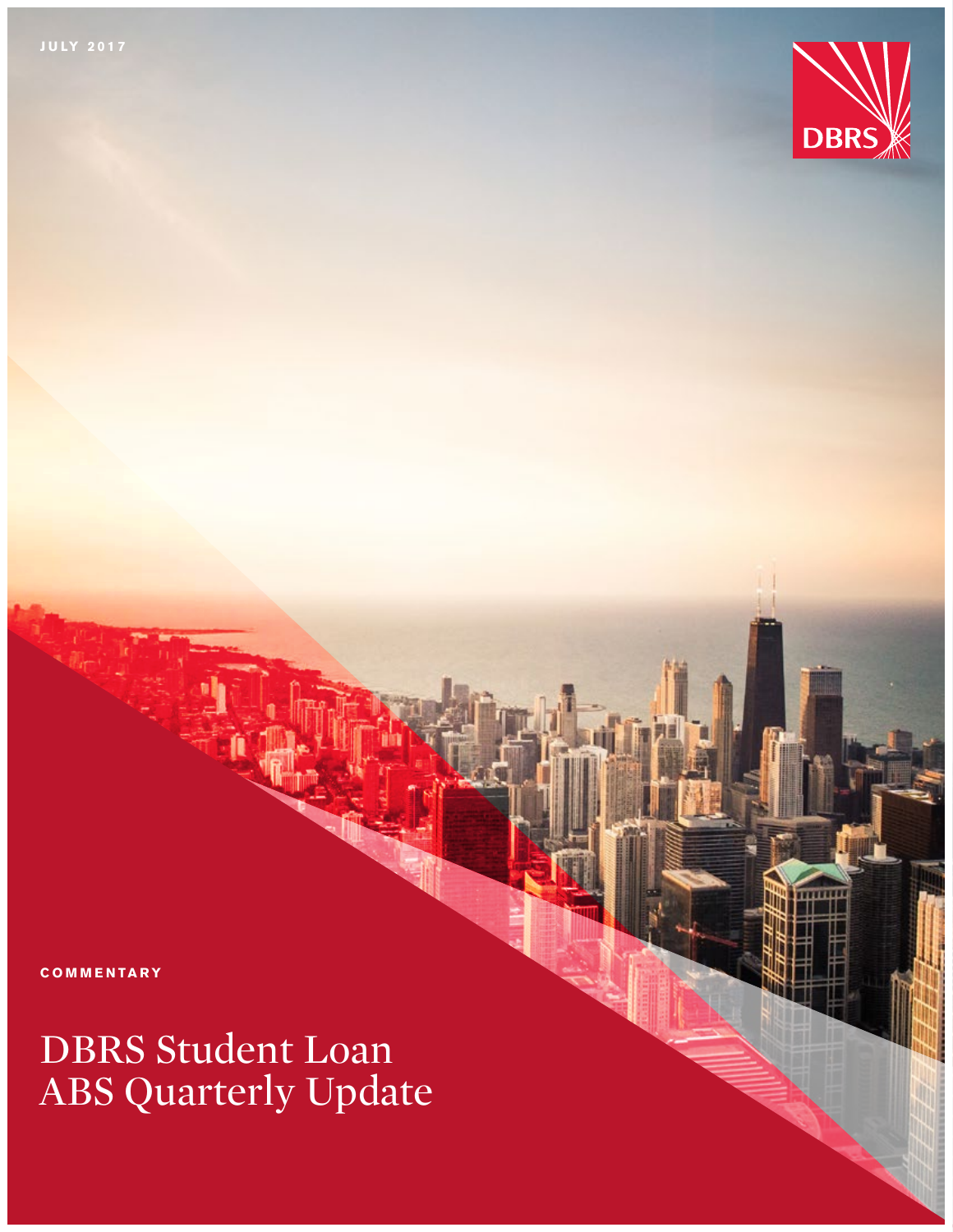### Contact Information

Jonathan Riber Senior Vice President, US ABS Global Structured Finance +1 212 806 3250 jriber@dbrs.com

Imran Ansari Vice President, US ABS Global Structured Finance +1 212 806 3902 iansari@dbrs.com

Maxim Berger Assistant Vice President, US ABS & Surveillance Global Structured Finance +1 212 806 3279 mberger@dbrs.com

#### Chuck Weilamann

Managing Director, Head of US ABS Global Structured Finance +1 212 806 3226 cweilamann@dbrs.com

#### Claire Mezzanotte

Group Managing Director, Head of Global Structured Finance Global Structured Finance +1 212 806 3272 cmezzanotte@dbrs.com

# Table of Contents

| <b>Executive Summary</b>                                      | 3              |
|---------------------------------------------------------------|----------------|
| Overall Market Review: New Issuance through H1 2017           | 3              |
| Refi SLABS Market - H1 2017 Review and Outlook                | $\overline{4}$ |
| Refi SLABS Performance in Q1 2017                             | $\overline{7}$ |
| Traditional Private SLABS Market - H1 2017 Review and Outlook | 10             |
| Private SLABS Performance in Q1 2017                          | 11             |
| FFELP SLABS Market - H1 2017 Review and Outlook               | 17             |
| FFELP SLABS Performance in Q1 2017                            | 17             |
| Appendix A: Refi SLABS - H1 2017 Transactions                 | 22             |
| Appendix B: Private SLABS - H1 2017 Transactions              | 23             |
| Appendix C: FFELP SLABS - H1 2017 Transactions                | 23             |

DBRS is a full-service credit rating agency established in 1976. Spanning North America, Europe and Asia, DBRS is respected for its independent, third-party evaluations of corporate and government issues. DBRS's extensive coverage of securitizations and structured finance transactions solidifies our standing as a leading provider of comprehensive, in-depth credit analysis.

All DBRS ratings and research are available in hard-copy format and electronically on Bloomberg and at DBRS.com, our lead delivery tool for organized, web-based, up-to-the-minute information. We remain committed to continuously refining our expertise in the analysis of credit quality and are dedicated to maintaining objective and credible opinions within the global financial marketplace.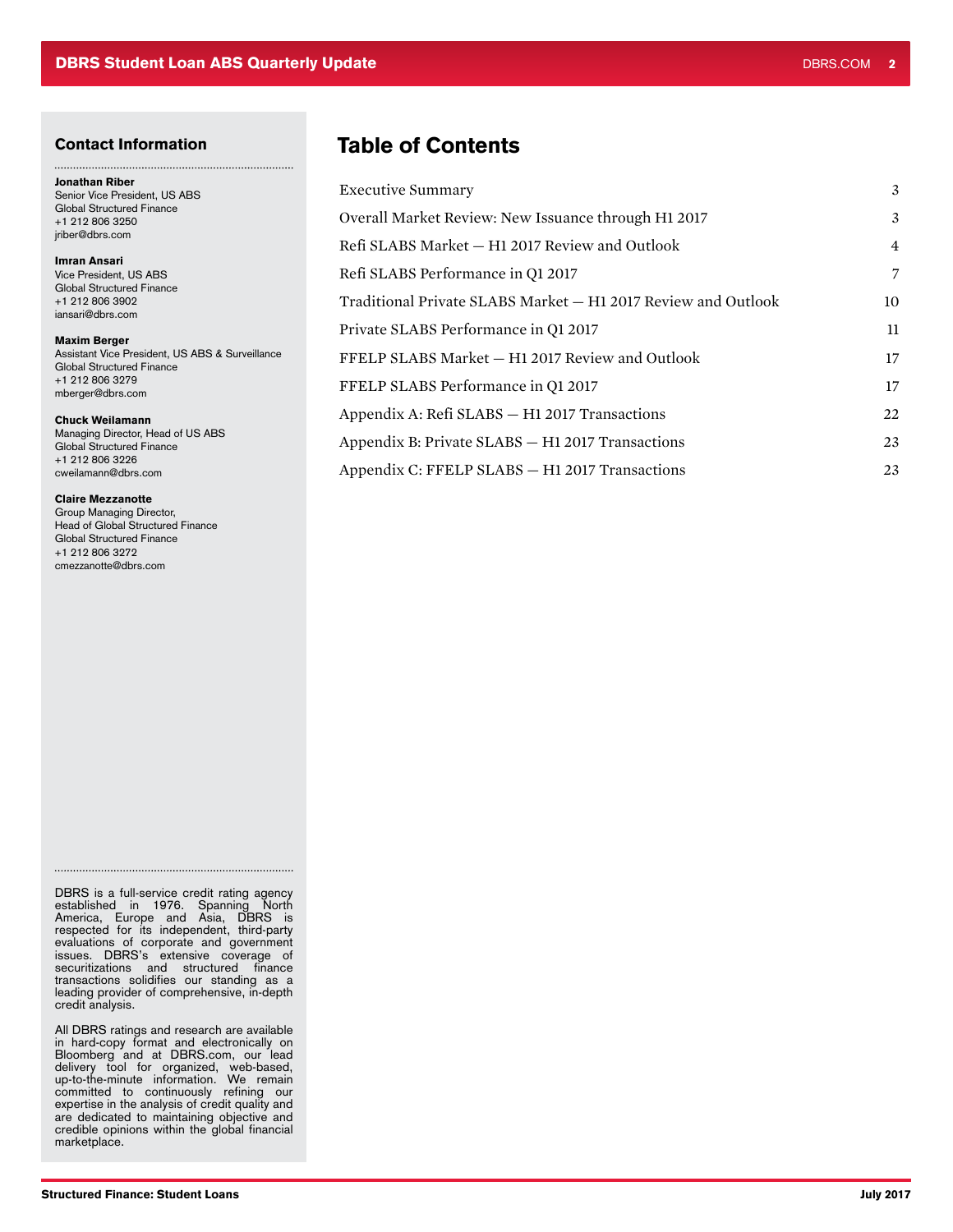### <span id="page-2-0"></span>Executive Summary

This is the second publication of the *DBRS Student Loan ABS Update* and is structured as a Q1 2017 quarterly performance update with additional detail on new issuances through Q2 2017 compared with the first issue, which was a full-year review for 2016. The report is intended to help participants within the structured finance community stay well informed on the current state of the student loan asset-backed securities (SLABS) market, evaluate the performance of the underlying securitizations and better understand the changing credit quality of SLABS over time. The report covers three sectors of the student loan market: student loan refinancings, traditional private student loans and Federal Family Education Loan Program (FFELP) student loans. It tracks the performance of over 500 securitizations issued from 1988 through Q2 2017, representing total new issuance volume of over \$470 billion. DBRS, Inc. (DBRS) produced the underlying data and charts in this report with the assistance of MeasureOne, Inc. (MeasureOne), an established aggregator of student loan performance data.

# Overall Market Review: New Issuance through H1 2017

In 2017 through Q2 2017, total SLABS new issuance volume was \$7.9 billion, a year-over-year (YoY) increase of 11%. Q1 and Q2 2017 new issuance volumes were \$4.6 billion (a 69% YoY increase from the \$2.7 billion issued in Q1 2016) and \$3.3 billion (a 34% YoY decrease from Q2 2016), respectively. On a quarter-over-quarter (QoQ) basis, Q1 2017 issuances dipped by 22%, while Q2 2017 issuances dipped by 28%. Total deal count in Q1 and Q2 2017 combined was 18 compared with 15 deals during the same period in 2016. Student loan refinance (Refi) lenders contributed 29% of total SLABS volume in Q1 and Q2 2017, up from their 26% share in full-year 2016 (18% in 2015). Total dollar volume for Refi lenders during Q1 and Q2 2017 was \$2.3 billion, amounting to a 30% YoY increase. Within the private student loan market, the share of asset-backed security (ABS) issuance from student loan Refi lenders in Q1 and Q2 2017 was approximately 75% compared with 56% on average for full-year 2016. Total dollar volume for traditional private student lenders declined by 54% YoY, as no private deals were issued in Q2 2017. Finally, FFELP dollar volume increased by 14% YoY, with five deals issued during the first two quarters of 2017.

|                       |                          |                        |            |                          |                        | Total Issuance by Note Balance (\$ Billions) |                 |                             |                 | Total Issuance by Deal Count |                        |                |                        |                        |
|-----------------------|--------------------------|------------------------|------------|--------------------------|------------------------|----------------------------------------------|-----------------|-----------------------------|-----------------|------------------------------|------------------------|----------------|------------------------|------------------------|
|                       | Q <sub>2</sub><br>2017   | Q <sub>1</sub><br>2017 | Q4<br>2016 | Q <sub>2</sub><br>2016   | Q <sub>1</sub><br>2016 | QoQ%<br>Q <sub>2</sub> 2017                  | QoQ%<br>Q1 2017 | YoY%<br>Q <sub>2</sub> 2017 | YoY%<br>Q1 2017 | Q <sub>2</sub><br>2017       | Q <sub>1</sub><br>2017 | Q4<br>2016     | Q <sub>2</sub><br>2016 | Q <sub>1</sub><br>2016 |
| <b>FFELP</b>          | \$1.5                    | \$2.3                  | \$2.3      | \$2.3                    | \$1.1                  | $-34%$                                       | 0%              | $-33%$                      | 110%            | $\overline{2}$               | 3                      | 3              | 3                      |                        |
| Refi                  | \$1.3                    | \$1.0                  | \$1.4      | \$0.9                    | \$0.8                  | 24%                                          | $-28%$          | 35%                         | 23%             | 4                            | $\overline{2}$         | 5              | $\overline{4}$         | 3                      |
| Private               | $\overline{\phantom{a}}$ | \$0.8                  | \$1.3      | \$1.2                    | \$0.5                  | $- -$                                        | $-39%$          | $\overline{\phantom{a}}$    | 57%             | $\mathbf 0$                  |                        | 5              | $\overline{2}$         |                        |
| State/<br>Non-Profit* | \$0.5                    | \$0.5                  | \$0.8      | $\overline{\phantom{a}}$ | \$0.3                  | 6%                                           | $-44%$          | $\qquad \qquad \cdots$      | 68%             | 4                            | $\overline{2}$         | $\overline{2}$ | $\mathbf 0$            |                        |
| Total<br>Issuance     | \$3.3                    | \$4.6                  | \$5.9      | \$4.4                    | \$2.7                  | $-28%$                                       | $-22%$          | $-34%$                      | 69%             | 10                           | 8                      | 15             | 9                      | 6                      |

Exhibit 1: U.S. Student Loan ABS Issuance in 2017 through Q2 (\$ Value, YoY Change and QoQ Change)

\* State/Non-profit includes FFELP and private issuances by non-profit issuers.

The increase in total SLABS new issuance can be attributed to overall economic conditions and sentiment within the broader ABS market, which has contributed to high demand for ABS bonds from all asset classes.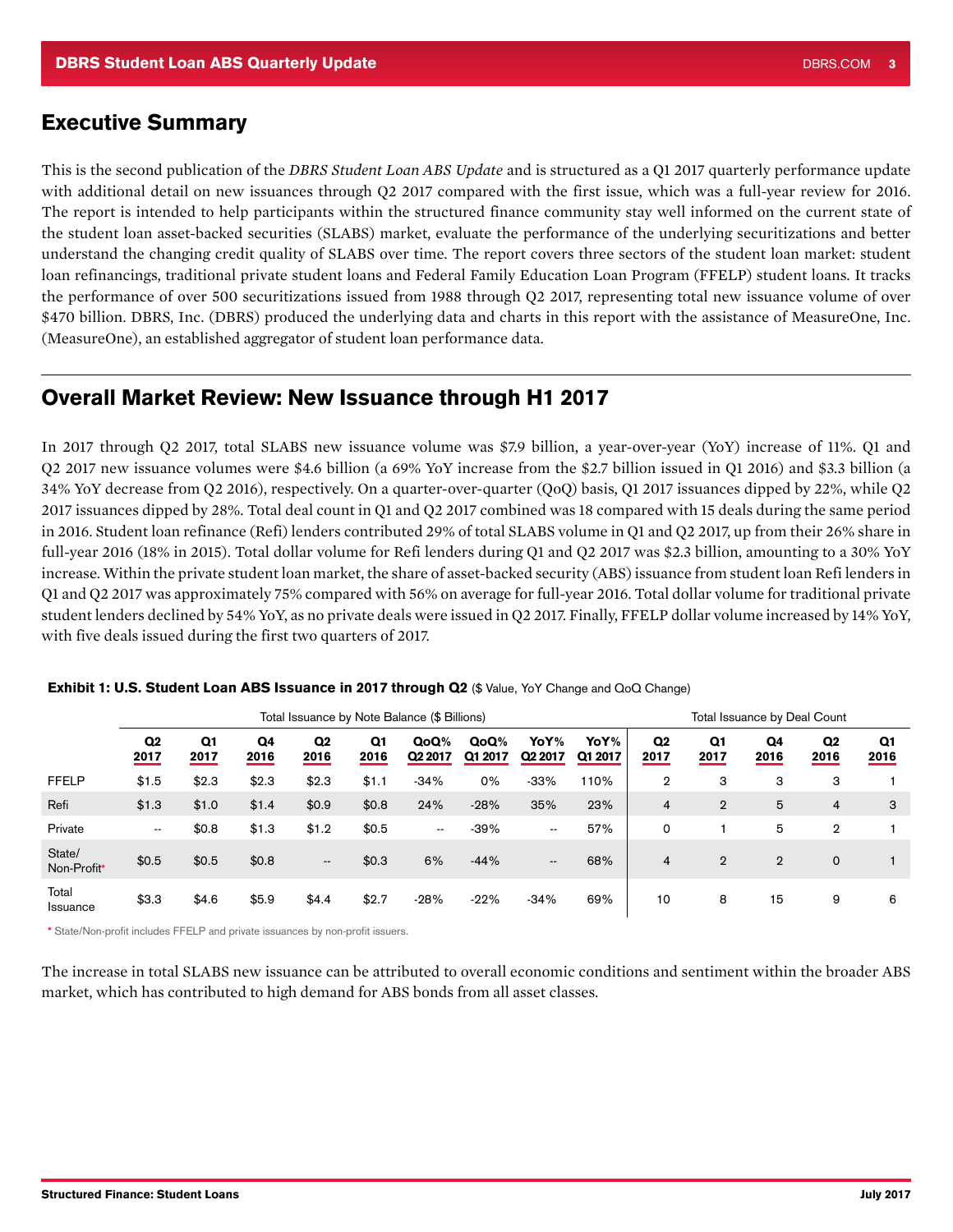### <span id="page-3-0"></span>Exhibit 2: U.S. Student Loan ABS Issuance in 2017 through Q2

|                       | <b>Amount (\$ Millions)</b> | <b>Type</b>  | <b>Date</b>   | <b>DBRS Rated</b> |
|-----------------------|-----------------------------|--------------|---------------|-------------------|
| SMB 2017-A            | 772                         | Private      | January 2017  | $\blacksquare$    |
| SoFi 2017-A           | 561                         | Refi         | February 2017 | Yes               |
| <b>Navient 2017-1</b> | 1,003                       | <b>FFELP</b> | February 2017 | Yes               |
| Navient 2017-2        | 921                         | <b>FFELP</b> | March 2017    | Yes               |
| SoFi 2017-B           | 461                         | Refi         | March 2017    | Yes               |
| ECMC 2017-1           | 409                         | <b>FFELP</b> | March 2017    |                   |
| Navient 2017-3        | 1,001                       | <b>FFELP</b> | April 2017    | Yes               |
| DRB 2017-A            | 308                         | Refi         | April 2017    | Yes               |
| Earnest 2017-A        | 175                         | Refi         | April 2017    | Yes               |
| Nelnet 2017-1         | 535                         | <b>FFELP</b> | May 2017      |                   |
| SoFi 2017-C           | 561                         | Refi         | May 2017      | Yes               |
| CommonBond 2017-A-GS  | 232                         | Refi         | June 2017     | Yes               |
| <b>Total Issuance</b> | \$6,923                     |              |               |                   |

Note: Does not include transactions issued by state agencies.

Navient Solutions, Inc. (Navient) issued the three largest transactions (all FFELP) in 2017 to date, totaling \$2.9 billion of rated notes. Sallie Mae Bank (SMB) issued a private student loan transaction totaling \$772 million. SoFi Lending Corp. (SoFi) issued three Refi transactions so far in 2017, totaling \$1.6 billion of rated notes. There were two other FFELP transactions — one issued by Nelnet, Inc. (Netlnet) totaling \$535 million and another by ECMC Group (ECMC) totaling \$409 million. Darien Rowayton Bank (DRB); CommonBond, Inc. (CommonBond); and Earnest Operations LLC (Earnest) each issued one Refi transaction, totaling \$308 million, \$232 million and \$175 million, respectively.

# Refi SLABS Market — H1 2017 Review and Outlook

#### 2017 Year-to-Date (YTD) New Issuance

SLABS issuance in the student loan Refi sector in the first two quarters of 2017 totaled \$2.3 billion, an increase of 30% YoY from the \$1.8 billion issued during the same period of 2016. Total Refi deal count decreased from seven in Q1 and Q2 of 2016 to six in the same period of 2017, which highlights the increase in average deal size so far this year. By the end of Q2 2017, DBRS had provided credit ratings on 34 of the 35 securitizations in the Refi sector since SoFi issued its first SLABS transaction in December 2013.



#### Exhibit 3: U.S. Student Loan Refi ABS Issuance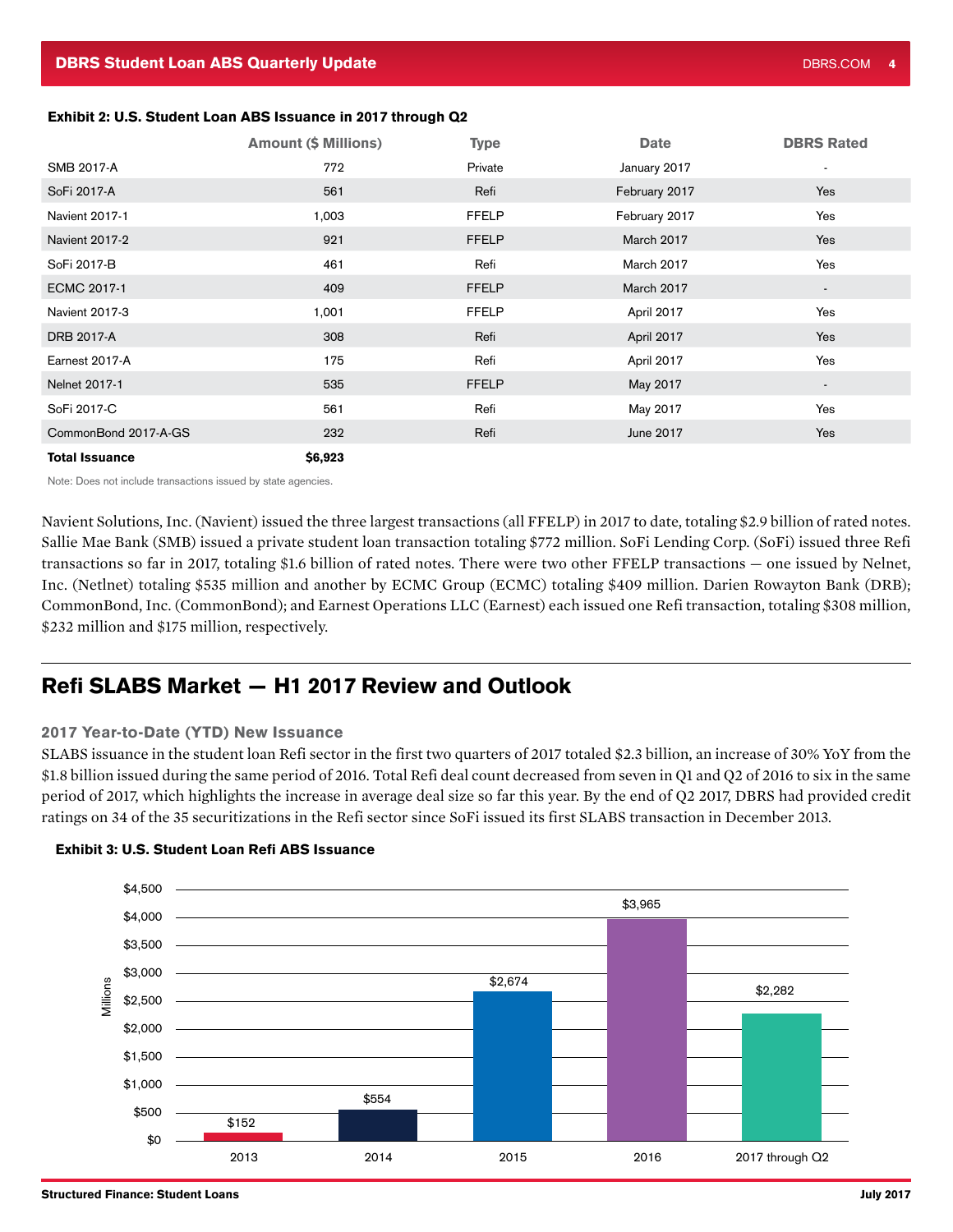

#### Exhibit 4: U.S. Student Loan Refi ABS Issuance by Issuer

### Refi SLABS Issuer Comparison

As at the end of Q2 2017, Refi SLABS issuance continues to be dominated by SoFi, which accounts for 67% of total issuance by note dollar volume, having completed 16 term securitizations since its inaugural transaction in December 2013. DRB has issued eight transactions accounting for 17% of total student loan Refi ABS issuance by note dollar volume. Earnest, which issued its first term securitization in 2016, has now issued a total of five transactions, accounting for 9% of total note dollar volume. Lastly, CommonBond accounts for 7% of total student loan Refi ABS issuance volume, with its inaugural term securitization in 2015, followed by two transactions in 2016 and one in 2017.

Exhibit 5: Refi SLABS Issuer Market Share since 2013 (As at end of Q2 2017)

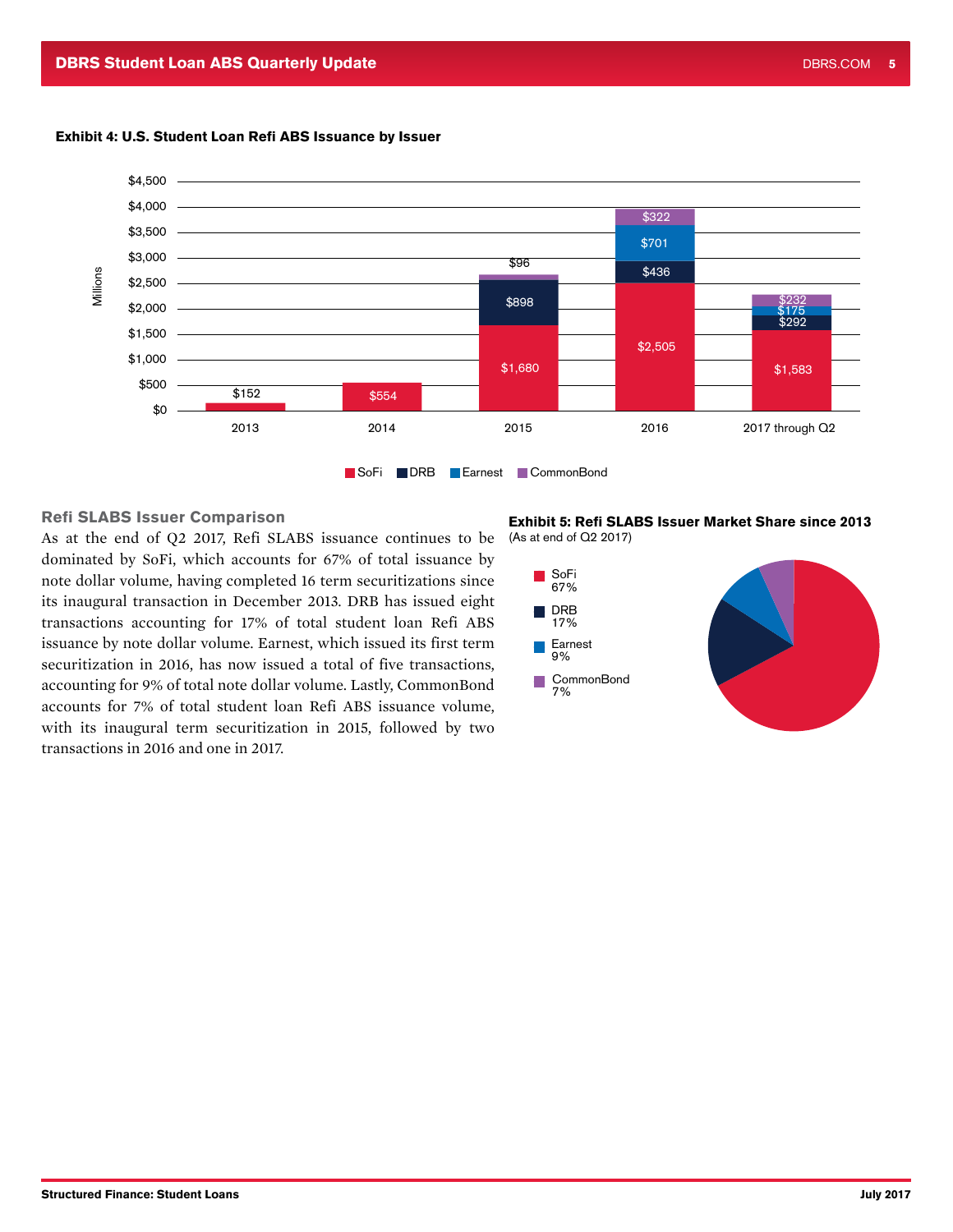Exhibit 6 depicts a general comparison of the most recent student loan Refi ABS issuances to date (by lender).

#### Exhibit 6: U.S. Student Loan Refi ABS Collateral Comparison

|                                      | <b>CB 2017-A-GS</b> | <b>SoFi 2017-C</b>      | <b>EARN 2017-A</b>          | <b>DRB 2017-A</b>       |
|--------------------------------------|---------------------|-------------------------|-----------------------------|-------------------------|
| <b>Statistical Cutoff Date</b>       | 9-May-17            | 14-Apr-17               | 13-Apr-17                   | 21-Mar-17               |
| Aggregate Principal Balance          | \$252,071,384       | \$599,755,099           | \$181,171,062               | \$338,930,878           |
| <b>Fixed-Rate Loans</b>              | 68%                 | 81%                     | 84%                         | 85%                     |
| Variable-Rate Loans                  | 32%                 | 19%                     | 16%                         | 15%                     |
| Average Balance                      | \$78,822            | \$72,155                | \$71,468                    | \$122,130               |
| WA 3-Year CDR (School Specific)      | 3.57%               | 4.03%                   | 4.04%                       | 3.32%                   |
| <b>WA Borrower Income</b>            | \$167,951           | \$172,521               | \$135,595                   | \$195,110               |
| <b>WA Credit Score</b>               | 766                 | 770                     | 775                         | 765                     |
| WA Monthly Free Cash Flow*           | \$6,276             | \$7,296                 | \$4,379                     | \$11,854                |
| WA Age of Borrower                   | 33                  | 34                      | 32                          | 33                      |
| WA Fixed-Rate Coupon without Benefit | 5.51%               | 5.46%                   | 5.28%                       | 5.33%                   |
| WA Margin to 1mL                     | 3.52%               | 3.50%                   | 3.24%                       | N/A                     |
| WA Margin to 3mL                     | N/A                 | N/A                     | N/A                         | 3.77%                   |
| Graduate Degree Refi                 | 71.8%               | 68.6%                   | 77.8%                       | 89.7%                   |
| Undergraduate Degree Refi            | 28.2%               | 23.8%                   | 22.2%                       | 7.2%                    |
| Parent Refi                          | 0.0%                | 7.5%                    | 0.0%                        | 3.1%                    |
| <b>Active Repayment</b>              | 97.4%               | 98.8%                   | 99.9%                       | 93.3%                   |
| Forbearance                          | $< 1\%$             | $< 1\%$                 | $< 1\%$                     | N/A                     |
| Deferment                            | 1.7%                | $< 1\%$                 | $< 1\%$                     | $< 1\%$                 |
| <b>WA Original Term</b>              | 148                 | 143                     | 124                         | 161                     |
| <b>WA Remaining Term</b>             | 145                 | 142                     | 122                         | 157                     |
| <b>Top States</b>                    | NY (12.1%)          | CA (11.5%)              | CA (15.5%)                  | TX (8.9%)               |
|                                      | CA (10.3%)          | NY (9.7%)               | NY (7.9%)                   | CA (8.2%)               |
|                                      | TX (8.4%)           | TX (7.3%)               | TX (7.8%)                   | NY (6.8%)               |
| <b>Top Schools</b>                   | Columbia<br>(2.2%)  | <b>NYU</b><br>(1.7%)    | <b>NYU</b><br>$(1.9\%)$     | Midwestern<br>$(2.2\%)$ |
|                                      | <b>NYU</b>          | UMichigan               | Northwestern                | Ohio State              |
|                                      | $(2.0\%)$           | $(1.1\%)$               | (1.7%                       | $(2.0\%)$               |
|                                      | U Penn<br>$(1.8\%)$ | Penn State<br>$(1.1\%)$ | Nova Southeastern<br>(1.5%) | <b>VCU</b><br>$(1.8\%)$ |

\* Each lender calculates free cash flow differently, with some being more conservative than others. DRB 2017-A free cash flow does not reflect borrower taxes.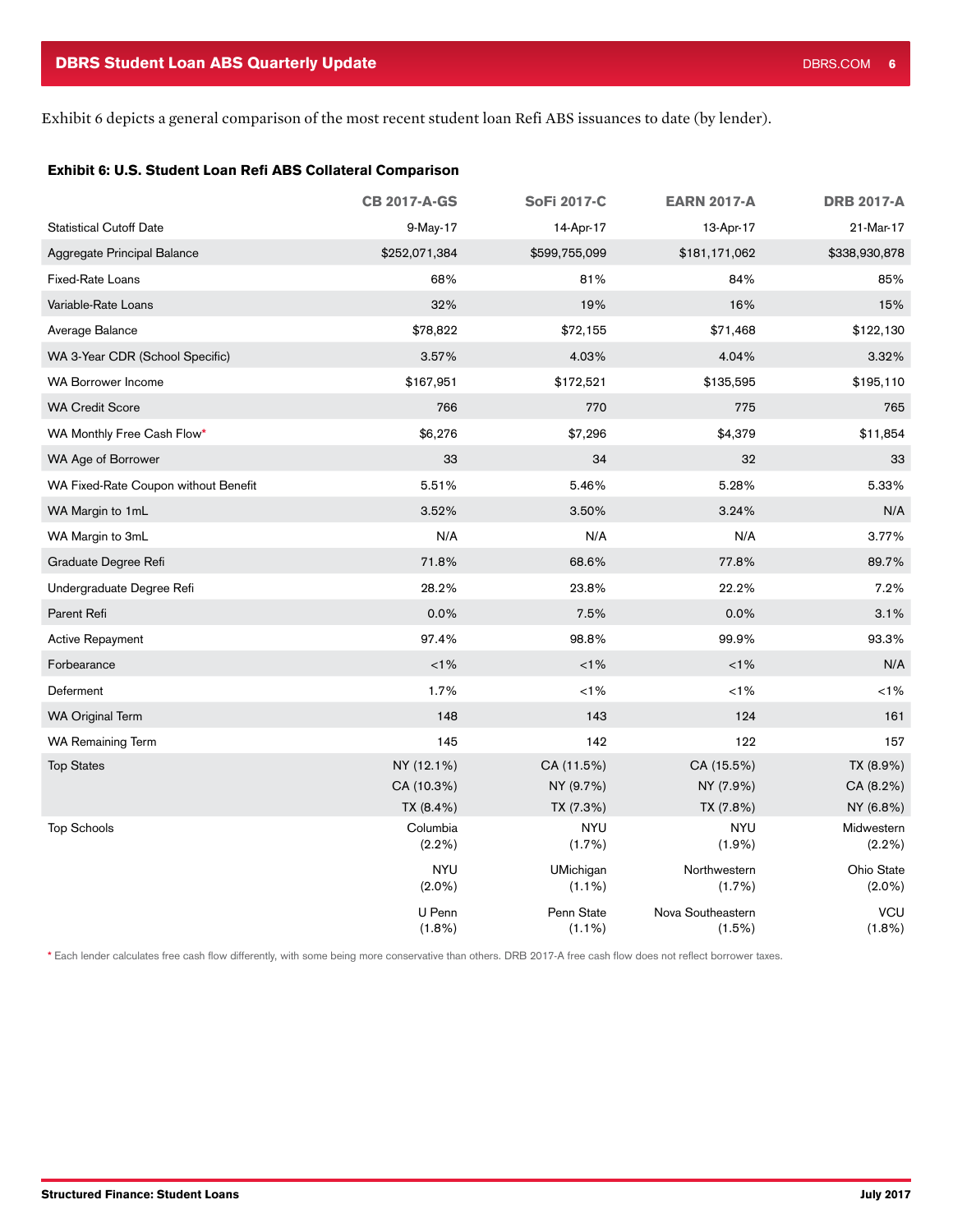### 2017 Outlook

For the remainder of the year, DBRS expects student loan Refi origination to continue its strong growth. Borrowers with existing federal loans and strong credit profiles, in addition to there being a favorable low interest rate environment, should continue to foster demand for a Refi product offering with attractive rates. As the sector further matures and competition and interest rates increase, growth is more likely to be supported by further expansion of eligibility across an increasing number of degree and school types. In addition, new loan types and loan originations to borrowers with marginally weaker credit characteristics are anticipated. Increased competition also includes new entrants to the space, and similar to 2016, this may result in an expanded group of securitization sponsors, as first-time issuers seek to take advantage of securitization as a funding source.

DBRS expects borrower credit quality and loan performance in the student loan Refi space to remain strong. Since the majority of Refi loans were made to employed borrowers with above-average disposable incomes, prepayments are expected to remain significantly higher than traditional student loans. Variable-rate pools are expected to experience prepayment speeds that are considerably faster than those of fixed-rate pools.

# Refi SLABS Performance in Q1 2017

### Refi SLABS Performance — Charge-Offs

### *Q1 2017 Cumulative Charge-Offs*

Charge-offs in the student loan Refi sector have been extremely low. Since 2013, approximately \$10.4 billion of student loan refinancings have been securitized with cumulative charge-offs for all pools combined totaling fewer than 20 basis points. Approximately 20% of all charge-offs have been because of borrower death.



#### Exhibit 7: Cumulative Charge-Offs by Vintage (as % of initial balance)

**Exhibit 8: Monthly Gross Charge-Offs** (as % of previous outstanding balance)



Note: Charge-off data for earliest deal available only from June 2014 onward.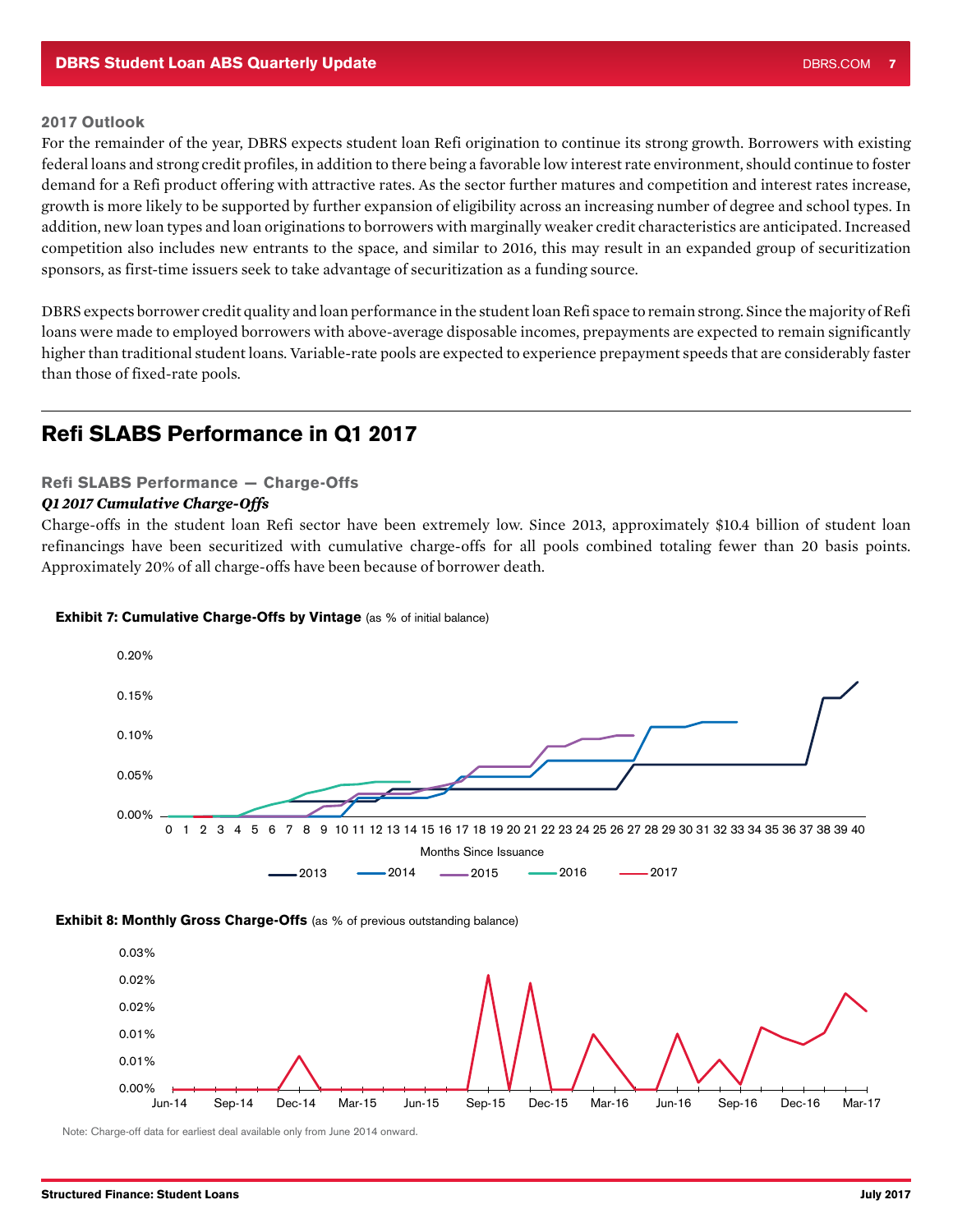### Refi SLABS Performance — Forbearance

#### *Q1 2017 Forbearance*

Forbearance utilization has remained low with a decreasing trend over the last 18 months. Finishing Q1 2017 at 0.4%, forbearance as a percentage of total outstanding balance has fallen by 30% YoY, while on a QoQ basis, it has increased slightly by 1%. It is expected that forbearance utilization will remain low, as the majority of borrowers are employed with significant disposable incomes. Further, borrowers with advanced degrees have historically experienced a much lower unemployment rate versus borrowers without such degrees. More than 80% of all securitized Refi loans were made to borrowers with graduate degrees. Although still very low by historical performance standards, an increase in forbearance utilization can be a leading indicator of performance deterioration, so this metric will continue to be closely monitored by DBRS.

**Exhibit 9: Forbearance** (as % of total outstanding balance)



#### **Exhibit 10: Forbearance by Vintage** (as % of total outstanding balance)

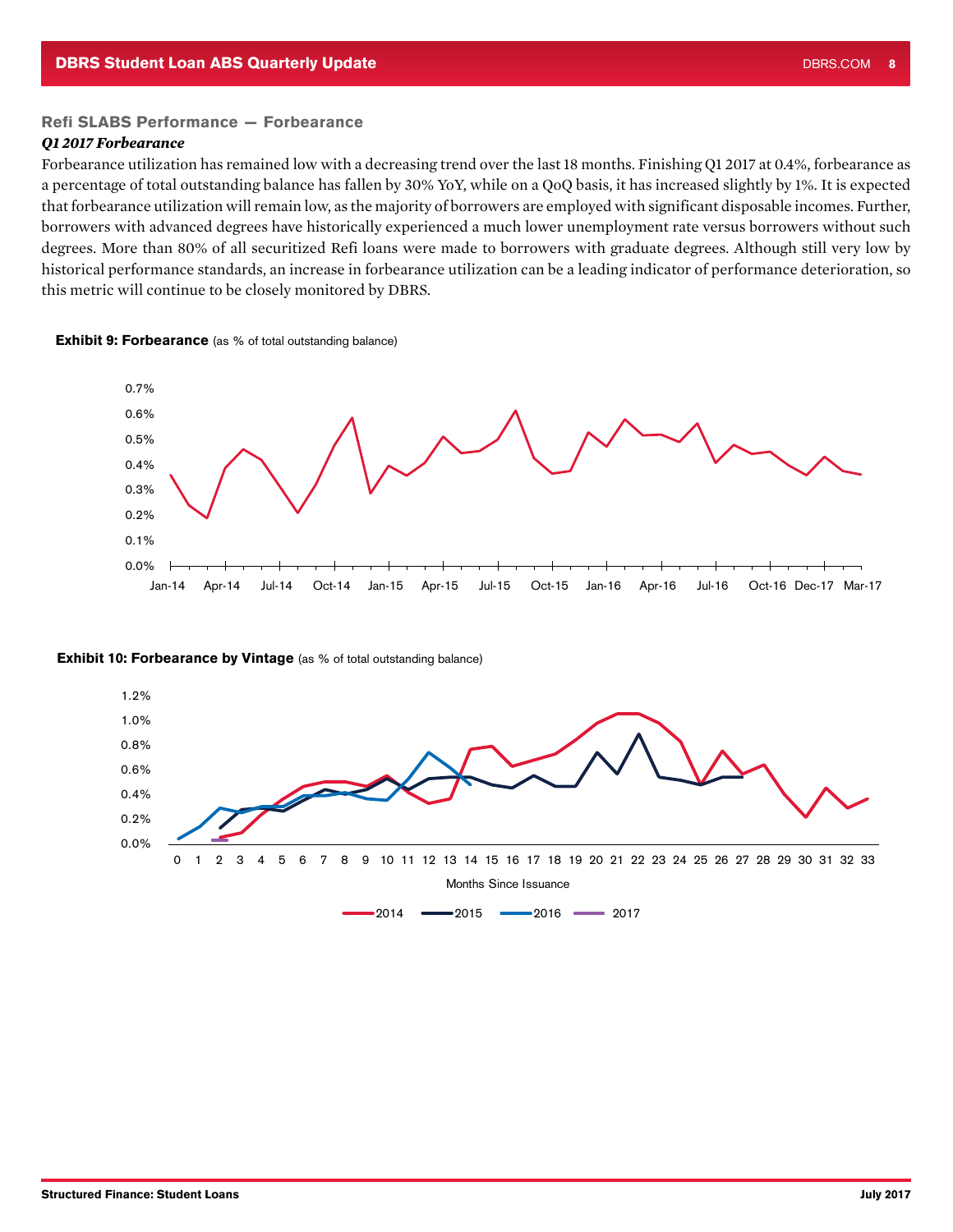### Refi SLABS Performance — Deferment

### *Q1 2017 Deferment*

Deferment utilization has remained very low, as existing student loan Refi borrowers, who generally have advanced graduate degrees and high-paying jobs, have little desire to pursue additional education. DBRS expects deferments to increase over time as lenders originate more loans to borrowers that only have undergraduate degrees.





### **Exhibit 12: Deferment by Vintage** (as % of total outstanding balance)

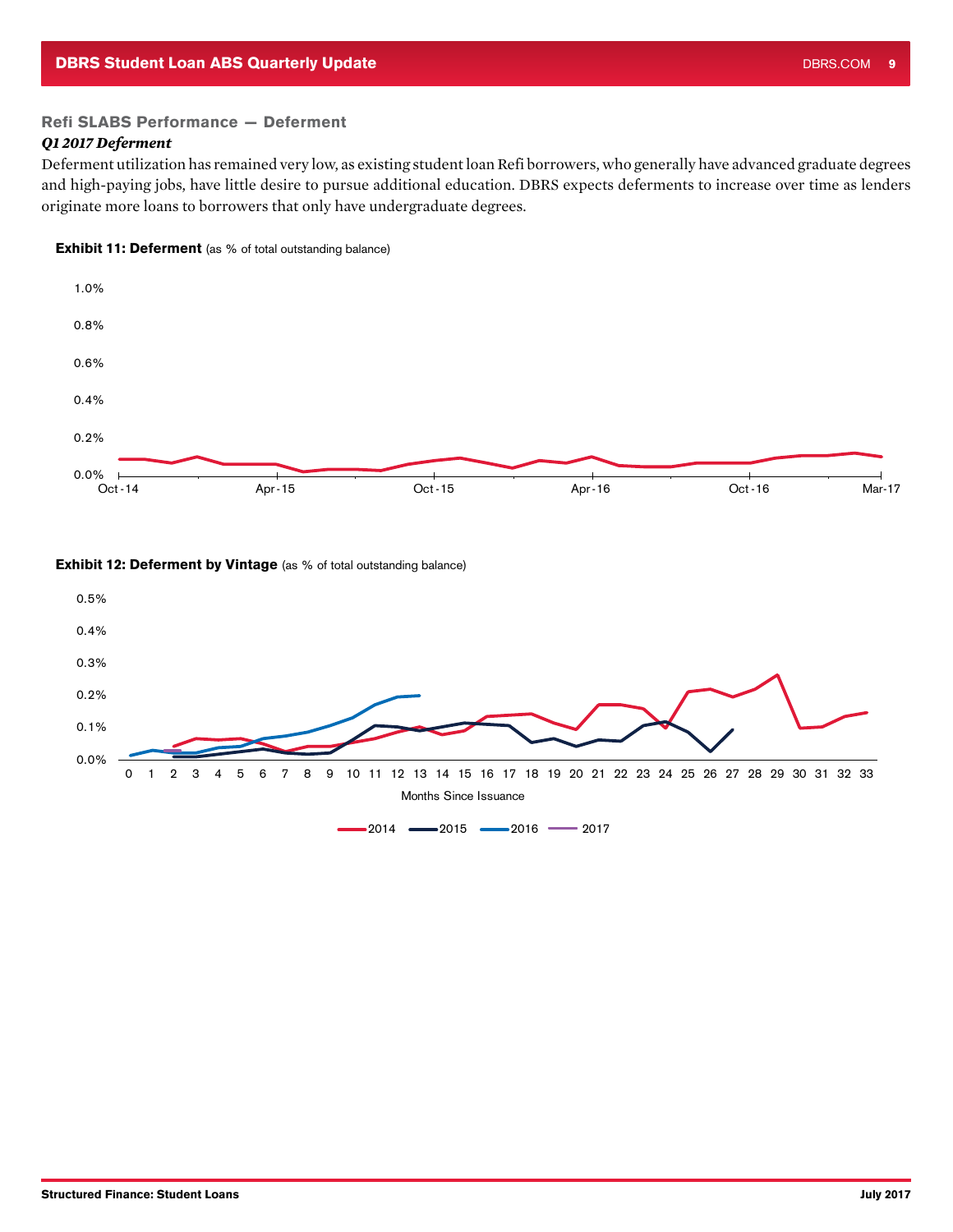#### <span id="page-9-0"></span>**DBRS Student Loan ABS Quarterly Update** DBRS.COM 10 No. 2012 12:00 No. 2014 12:00 No. 2014 12:00 No. 2014 12:00 N

#### Refi SLABS Performance — Prepayments

Prepayment speeds in the Refi sector have been significantly faster than those in other student loan sectors, as borrowers are typically employed and have very high incomes and free cash flow. Variable-rate loans, which have represented 32% of total securitized Refi collateral since 2013, have experienced a significant uptick in prepayment speeds lately, as Federal Reserve Bank rate hikes are starting to accelerate.



#### Exhibit 13: Annualized Constant Prepayment Rate

# Traditional Private SLABS Market — H1 2017 Review and Outlook

#### 2017 YTD New Issuance

Traditional private SLABS issuance totaled \$0.8 billion in 2017 through Q2, which is a 54% decrease from the \$1.7 billion issued during the same period in 2016. There was a single deal — SMB's 2017-A deal totaling \$772 million — compared with two deals in the same period last year. However, for Q1 2017 alone, there was a 58% YoY increase from the \$0.5 billion issued in Q1 2016.

#### 2017 Outlook

For the remainder of 2017, DBRS expects the pace of new issuance in the private SLABS market to pick up, as existing issuers such as SMB and Navient are likely to tap the ABS market. Additionally, a new sponsor has entered the sector. As of the date of this report, College Ave Student Loans, LLC (College Ave) priced their inaugural SLABS transaction (and may seek to tap the ABS market again by year-end).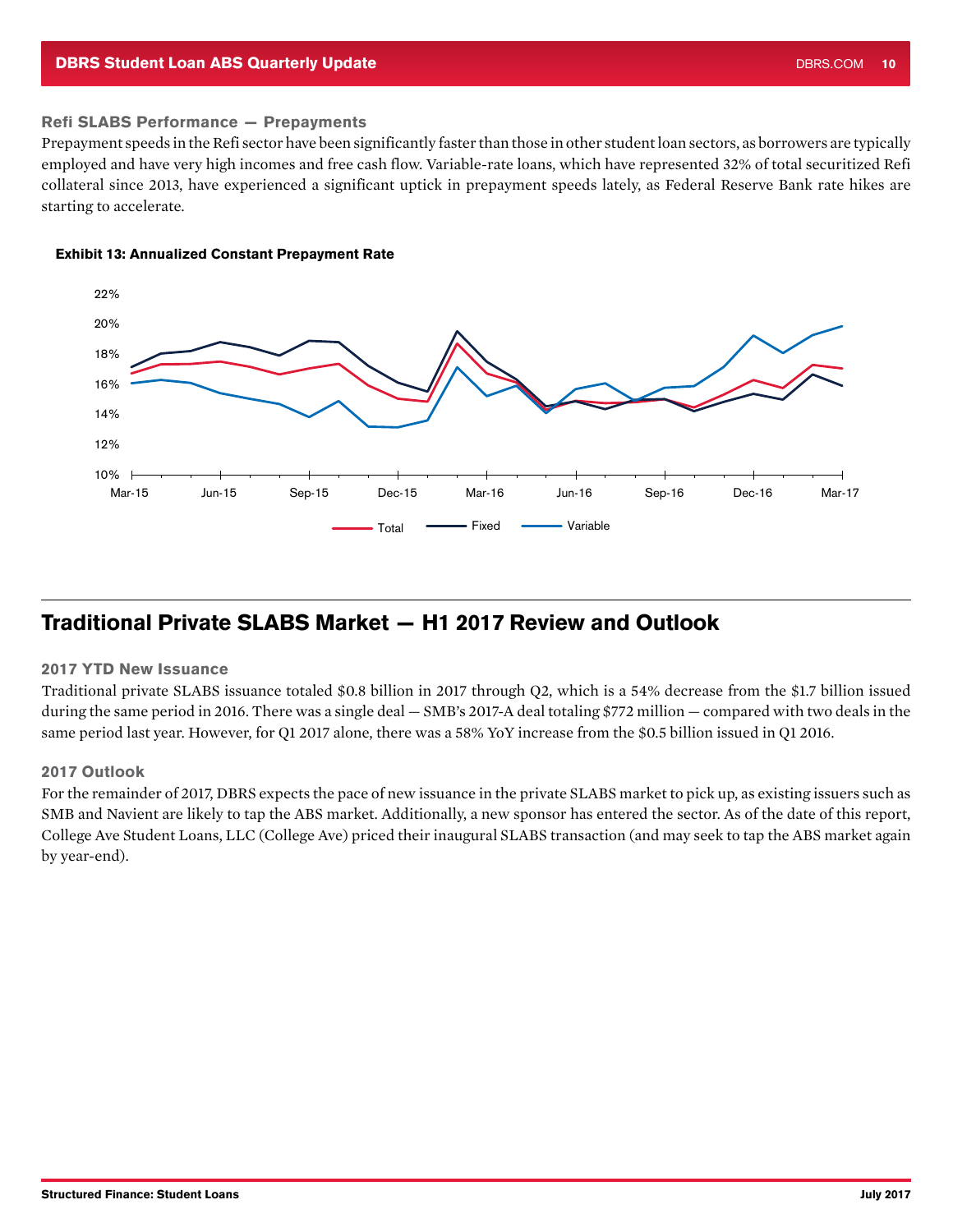# <span id="page-10-0"></span>Private SLABS Performance in Q1 2017

The DBRS Private SLABS Index comprises data provided by MeasureOne and tracks the performance of 113 private SLABS transactions issued from 2001 through Q1 2017. As at the end of Q1 2017, total issuance volume reached over \$90 billion, representing a YoY increase of 4% and a QoQ increase of 1%. Despite the new issuance, the overall outstanding balance continues to decline as it has since 2013, with prepayment and repayment outpacing new volumes. The YoY runoff on the portfolio (reduction in the outstanding balance) as at Q1 2017 was 12%. Exhibit 14 highlights the composition of the loans in the DBRS Private SLABS Index. Initial balances reported in the table include older master trust series for which initial balances were previously not reported.

|                            | Q1 2017  | Q1 2016  | Q1 2015  | Q1 2014  | Q1 2013  | Q1 2012  | Q1 2011  | Q1 2010  |
|----------------------------|----------|----------|----------|----------|----------|----------|----------|----------|
| Initial Balance (Net)*     | \$76,617 | \$73,181 | \$69,943 | \$68,589 | \$66,285 | \$60,995 | \$61,170 | \$55,288 |
| Initial Balance (Gross)*   | \$90,372 | \$86,893 | \$82,138 | \$79,361 | \$74,777 | \$68,884 | \$64,058 | \$55,288 |
| <b>Outstanding Balance</b> | \$37,882 | \$39,520 | \$40,537 | \$42,479 | \$44,155 | \$43,239 | \$48,850 | \$45,368 |
| Pool Factor                | 49%      | 54%      | 58%      | 62%      | 67%      | 71%      | 80%      | 82%      |
| <b>Active Repayment</b>    | \$32,757 | \$35,012 | \$36,453 | \$37,335 | \$38,342 | \$35,676 | \$37,131 | \$31,051 |
| % Active Repayment         | 86%      | 89%      | 90%      | 88%      | 87%      | 83%      | 76%      | 68%      |
|                            | Q1 2009  | Q1 2008  | Q1 2007  | Q1 2006  | Q1 2005  | Q1 2004  | Q1 2003  | Q1 2002  |
| Initial Balance (Net)*     | \$39,056 | \$38,767 | \$32,544 | \$18,319 | \$12,374 | \$6,578  | \$2,207  | \$644    |
| Initial Balance (Gross)*   | \$39,056 | \$38,767 | \$32,544 | \$18,319 | \$12,374 | \$6,578  | \$2,207  | \$644    |
| <b>Outstanding Balance</b> | \$32,429 | \$33,751 | \$29,677 | \$17,343 | \$12,019 | \$6,382  | \$4,011  | \$633    |
| Pool Factor                | 83%      | 87%      | 91%      | 95%      | 97%      | 97%      | 182%     | 98%      |
| <b>Active Repayment</b>    | \$21,856 | \$18,618 | \$15,865 | \$9,097  | \$6,341  | \$3,505  | \$1,201  | \$249    |
| % Active Repayment         | 67%      | 55%      | 53%      | 52%      | 53%      | 55%      | 30%      | 39%      |

**Exhibit 14: Private SLABS Index Composition** (millions; as at quarter end)

\* Net Initial Balance = Gross Initial Balance (excluding deals that have been paid off). Both Net and Gross Initial Balances shown here include balances of master trusts.

#### Exhibit 15: Underlying Private SLABS Issuers

(As % of total outstanding balance; as at March 31, 2017)



### Private SLABS Performance — Gross Defaults

In Q1 2017, annualized gross defaults were 2.5%, the first increase in seven consecutive years, growing by 9% YoY from 2.3% in Q1 2016 and 0.2% QoQ from Q4 2016. The Q1 2017 annualized gross default rate of 2.5% is still lower than the 2016 average of 2.6% and about 60% lower than the peak gross defaults of 6.2% experienced in Q1 2009 (5.7% for full-year 2009). Continued seasoning of outstanding private SLABS transactions (loans in pre-crisis deals will continue to age past the peak years of default), improvements in the unemployment rate and economy and an increased percentage of higher credit quality borrowers in new transactions should continue to benefit default performance going forward. Despite the small recent uptick, DBRS also attributes the overall trend of improvements in defaults to an increased focus on loan management programs by student loan servicers.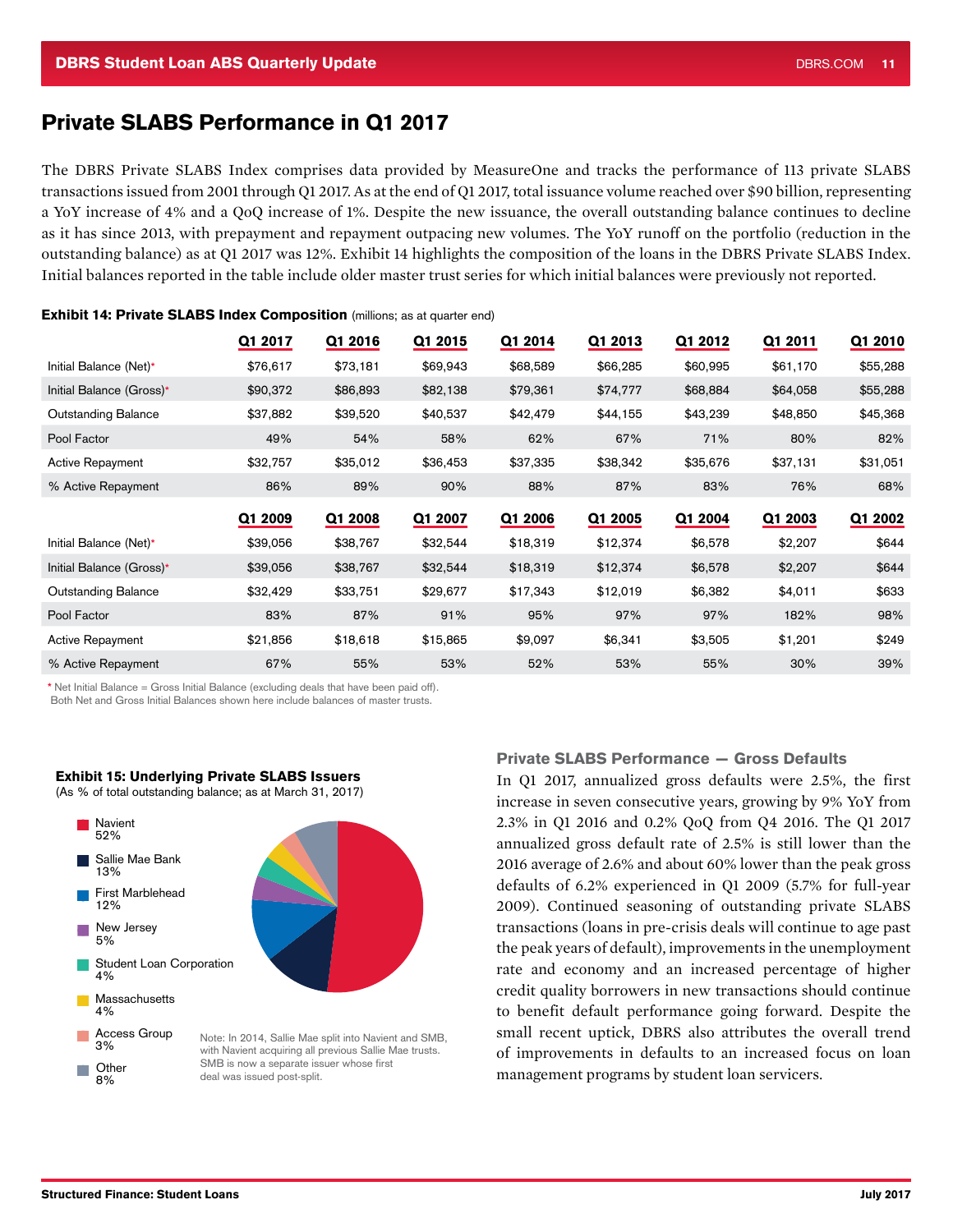|                                  | Q1 2017 | Q1 2016 | Q1 2015 | Q1 2014 | Q1 2013 | Q1 2012 | Q1 2011 | Q1 2010 | Q1 2009 | Q1 2008 | Q1 2007 |
|----------------------------------|---------|---------|---------|---------|---------|---------|---------|---------|---------|---------|---------|
| Annualized Default Rate          | 2.5%    | 2.3%    | 2.9%    | 3.2%    | 4.1%    | 4.3%    | 4.7%    | 6.0%    | 6.2%    | 4.0%    | 3.0%    |
| YoY Change                       | 9%      | $-21%$  | $-10%$  | $-22%$  | $-6%$   | $-8%$   | $-22%$  | $-3%$   | 54%     | 36%     | 168%    |
| QoQ Change                       | $-6%$   | $-19%$  | $-5%$   | $-8%$   | $-8%$   | $-15%$  | -9%     | 5%      | 38%     | 15%     | 12%     |
| Change from 2009 Peak            | $-61%$  | $-64%$  | $-54%$  | $-49%$  | $-35%$  | $-31%$  | $-25%$  | $-3%$   | N/A     | N/A     | N/A     |
| <b>Cumulative Gross Defaults</b> | 26.8%   | 25.6%   | 24.3%   | 22.8%   | 20.8%   | 18.2%   | 15.2%   | 12.2%   | 8.8%    | 6.2%    | 4.5%    |

**Exhibit 16: Annualized Gross Defaults** (as % of previous repayment balance; as at quarter end)

Post-crisis vintages (i.e., deals issued since 2008) have exhibited very stable performance, with defaults being significantly lower than in pre-crisis deals. This is primarily the result of loans in 2008–2017 securitizations being made to much stronger credits than those in prior years. Further, post-crisis deals generally have a higher percentage of co-signers and fewer direct-to-consumer and proprietary school loans.



Exhibit 17: Annualized Gross Defaults: Pre-Crisis and Post-Crisis (as % of previous repayment balance)

Further, as can be seen in Exhibit 18, most vintages have experienced a continued trend of gross default improvement over the past several years.



### Exhibit 18: Annualized Gross Defaults by Issuance Vintage (as % of previous repayment balance)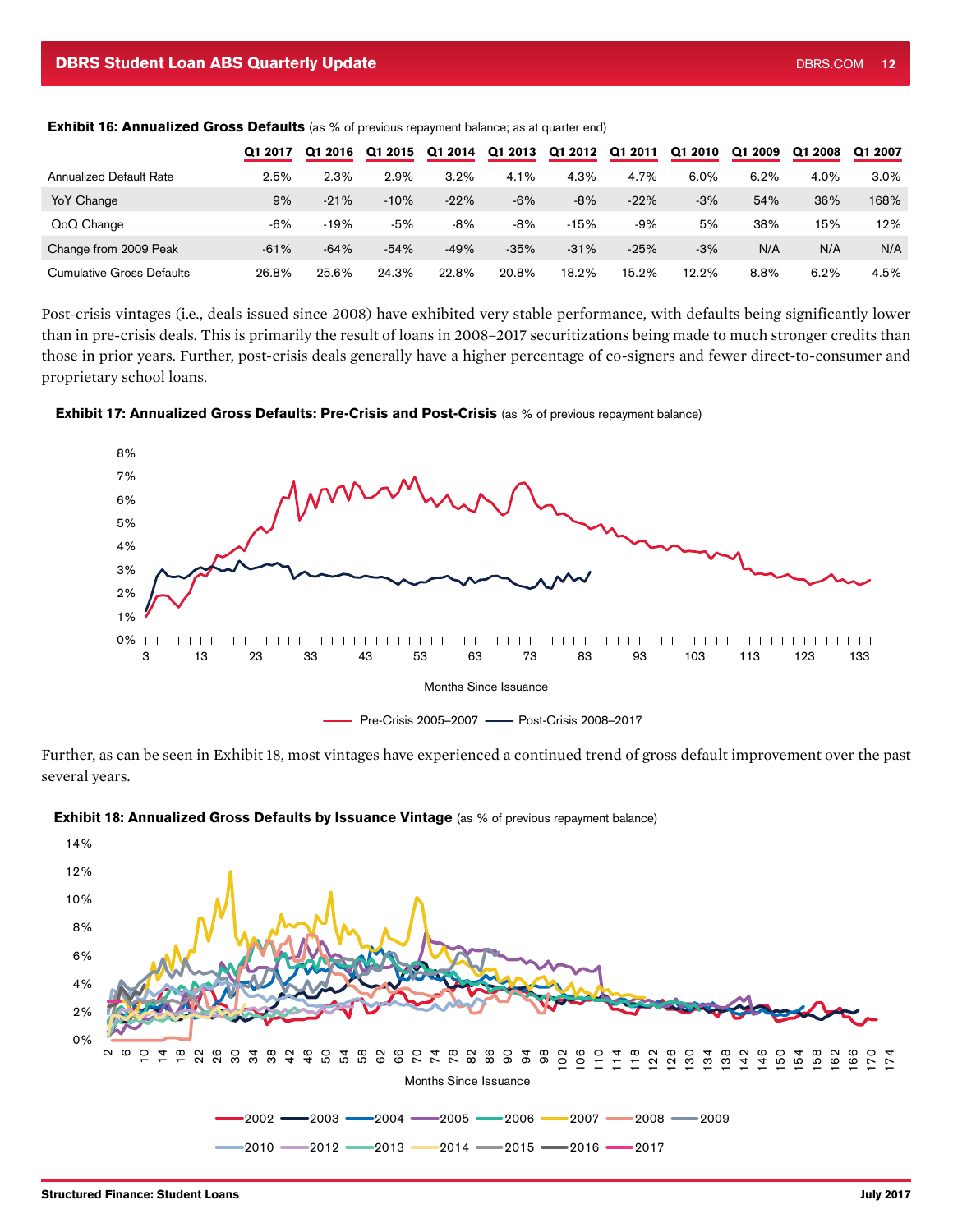### Private SLABS Performance — Cumulative Defaults

While pre-crisis (2001–2007; the blue line in Exhibit 19) transactions exhibit the highest cumulative defaults relative to the other vintages, cumulative default rates have stabilized. This can be attributed to the improved economic environment and the continued seasoning of outstanding transactions (historically, the default curve for student loans flattens as loans season).

Default rates for early post-crisis vintages (2008–2012; the black line in Exhibit 19) remain low and continue to show signs of flattening out. This can be attributed to the improved economic environment coupled with more stringent underwriting standards. Unemployment, the key driver of student loan defaults, dropped to 4.5% as at the end of Q1 2017 (compared with 4.7% as at the end of Q4 2016 and 5.0% as at the end of Q1 2016) and has now almost reverted to pre-crisis levels (the average unemployment rate in 2007 was 4.6%).





#### Private SLABS Performance — Delinquencies

As at Q1 2017, 90+ day delinquencies stood at 2.1%, a slight YoY increase of 4% from 2.0% in Q1 2016 and a QoQ decrease of 4% from Q4 2016. From a long-term trend point of view, after a long period of improvement from 2010 to 2014, delinquencies have more recently remained relatively stable and are likely to remain near current levels.

#### **Exhibit 20: Delinquencies** (as % of repayment balance; as at quarter end)

|                 | <u>Q1</u><br>2017 | Q1<br>2016 | <u>Q1</u><br>2015 | Q1<br>2014 | Q1<br>2013 | Q1<br>2012 | Q1<br>2011 | $\overline{\mathbf{Q}}$ 1<br>2010 | Q1<br>2009 | Q1<br>2008 | Q1<br>2007 |
|-----------------|-------------------|------------|-------------------|------------|------------|------------|------------|-----------------------------------|------------|------------|------------|
| Delinquency 60+ | 3.0%              | 2.9%       | 3.1%              | 3.4%       | 3.8%       | 4.1%       | 4.6%       | 5.4%                              | 5.2%       | $3.6\%$    | 3.0%       |
| YoY Change      | 3%                | $-6%$      | $-9%$             | $-10%$     | $-8%$      | $-10%$     | $-14%$     | 3%                                | 46%        | 18%        | 40%        |
| QoQ Change      | $-5%$             | $-7%$      | $-8%$             | $-13%$     | $-8%$      | $-6%$      | 4%         | 2%                                | 29%        | 15%        | 20%        |
| Delinquency 90+ | 2.1%              | 2.0%       | 2.2%              | 2.4%       | 2.6%       | 2.8%       | 3.2%       | 3.7%                              | 3.2%       | 2.3%       | 1.7%       |
| YoY Change      | 4%                | $-7%$      | $-8%$             | $-8%$      | $-8%$      | $-10%$     | $-15%$     | 16%                               | 38%        | 38%        | 64%        |
| QoQ Change      | $-4%$             | $-7%$      | $-6%$             | $-12%$     | $-9%$      | $-7%$      | 2%         | $-3%$                             | 21%        | 20%        | 14%        |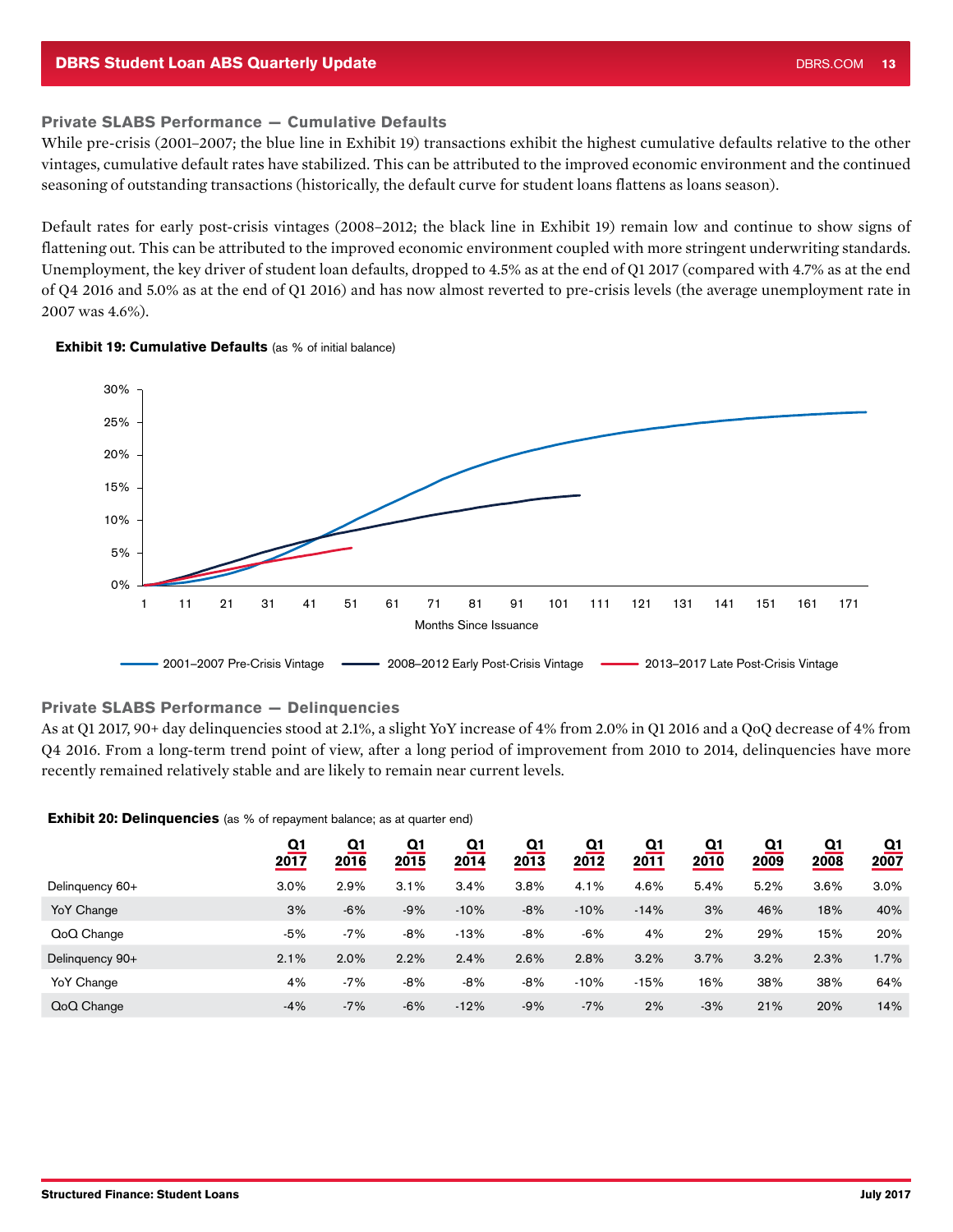#### Exhibit 21: Delinquencies (as % of repayment balance)



### Private SLABS Performance — Forbearance

Forbearances have remained relatively stable over the past three years leading up to Q1 2017; the percentage of loans in forbearance was 2.1% in Q1 2017 (versus 2.0% as at the end of Q1 2016 and Q4 2016). Forbearances reached an all-time high of 13.2% in April 2008. The longer-term improvement in forbearances has primarily been driven by the low unemployment rate and more stringent forbearance policies in recent vintages.

**Exhibit 22: Forbearance** (as % of repayment balance)



As reflected in Exhibit 23, pool age is a key factor contributing to the stability in forbearances, as more seasoned vintages have fewer borrowers who remain eligible for forbearances. This incorporates the likelihood that weaker borrowers, who would otherwise benefit from forbearances, may have already defaulted. However, it should be noted that as at Q1 2017 borrowers from the 2016 vintage have exited forbearance much more rapidly than observed in previous vintages.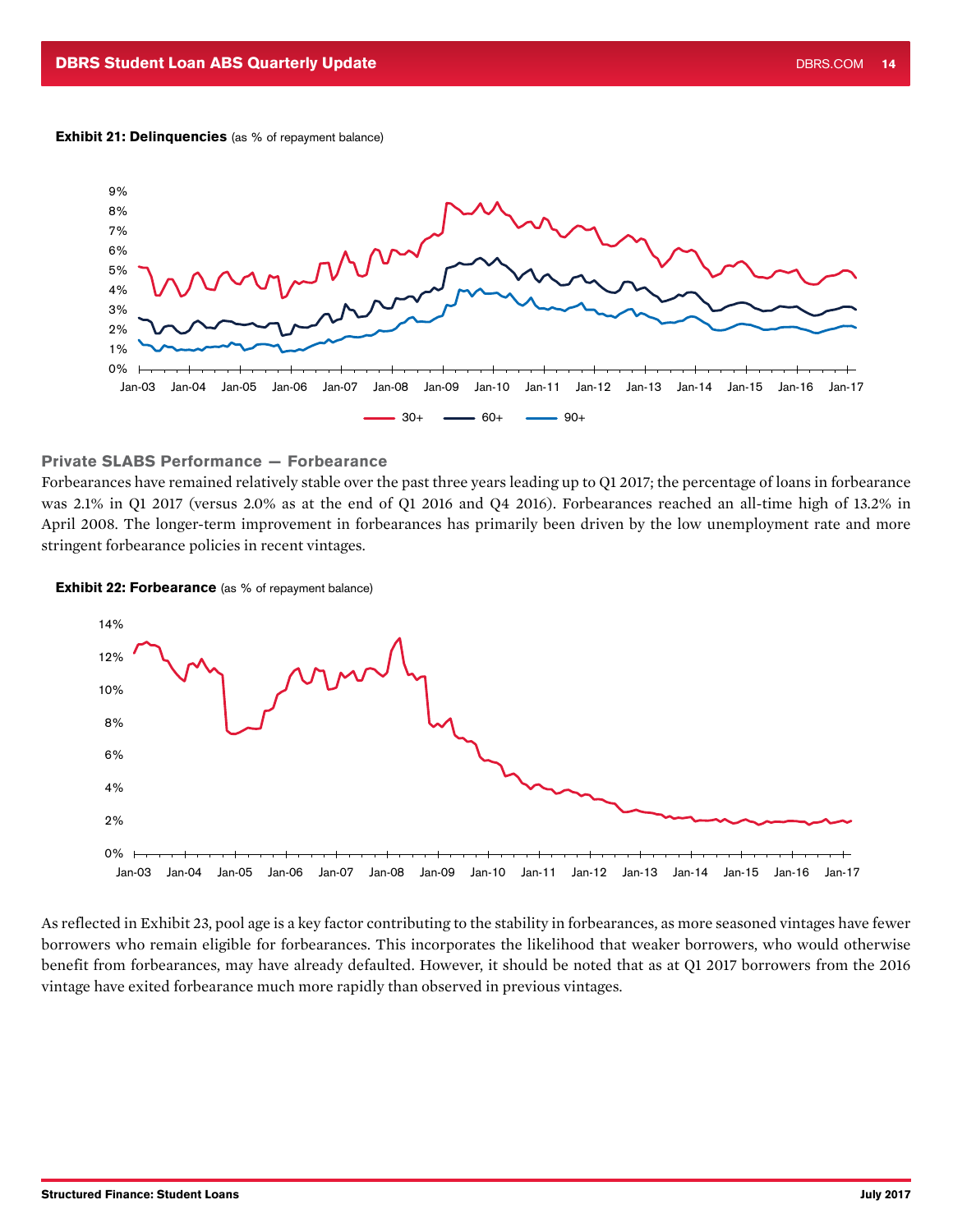#### **Exhibit 23: Forbearance by Vintage** (as % of repayment balance)



#### Private SLABS Performance — Prepayments

Private SLABS prepayments, as measured by the Constant Prepayment Rate, climbed to 8.3% by the end of Q1 2017 from 6.5% as at the end of Q4 2016. The pickup in prepayments from 2013 onward coincides with the growth in Refi loan originations, which took off in 2013. As can be seen in Exhibit 24, it is now very close to the March 2007 record high of 8.6% — having gradually recovered from a record low of 0.7% in February 2010. DBRS expects voluntary prepayments to moderately increase as the economy improves and the student loan Refi market continues to grow and expand into lower credit tiers.





#### Private SLABS Performance Expectations

DBRS expects performance to continue to improve for a number of reasons:

- Improved Economic Environment
	- If the economy continues on its recent path, existing deals should exhibit lower forbearance rates and an acceleration of prepayment speeds. The unemployment rate, a primary driver of student loan defaults, is at a ten-year low and will continue to benefit private SLABS.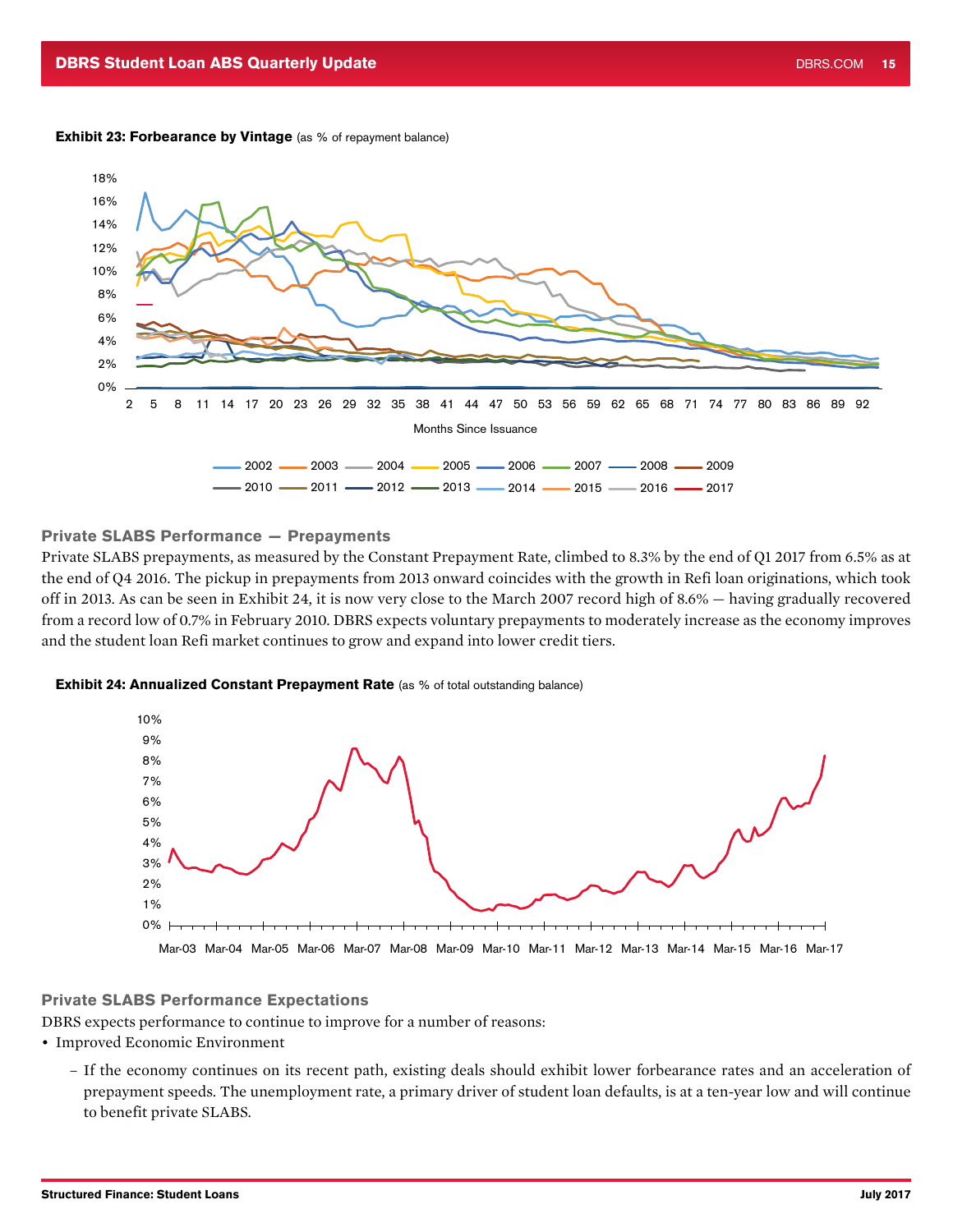#### • Higher-Quality Collateral

- The continued improvement in private student loan repayment performance is based on more stringent post-crisis underwriting practices with a stronger focus on ability to repay, in addition to a higher percentage of co-signers and schoolcertified loans within newer securitization trusts.
- SMB is expected to originate the majority of private student loans that collateralize SLABS going forward. SMB securitization trusts are now exclusively backed by Smart Option loans, which are of higher credit quality and have a higher percentage of co-signers than the Signature loans SMB previously originated.
- For example, SMB and Navient private SLABS transactions issued from 2010 through Q2 2017 have, on average, a co-signer rate of approximately 79% and an original FICO score of nearly 740 (2014 through 2016 SMB transactions have, on average, an original FICO score of 747). In comparison, SMB transactions issued from 2002 through 2007 have a co-signer rate, on average, of approximately 51% and an original FICO score of 718.
- Existing Private SLABS Transaction Seasoning
	- Transactions issued from 2006 to 2008, which represent 23% of the DBRS Private SLABS Index, contain borrowers with weaker credit characteristics (as of their related cutoff dates) as compared with post-crisis transactions. Over 95% of existing borrowers from these vintages have already entered repayment and have been exposed to a weak labor market; thus, these vintages have experienced their peak defaults, leaving better-quality loans in outstanding pools.
- Interest Rate Fluctuations
	- Rising interest rates affect all forms of existing consumer credit, including variable-rate private student loans. However, if interest rates continue to rise gradually as expected (and as the Federal Reserve Bank has implied), borrowers may have the opportunity to better acclimate to higher payments. Further, transactions with higher co-signer rates may also help buffer increasing loan interest payments. Inflation has been benign (under 2%) and has not been deemed an immediate concern, bolstering the idea that the Federal Reserve Bank will maintain gradual interest rate increases. The Federal Reserve Bank maintains guidance that they will likely not raise rates more than one more time in 2017.
- Refinancing Currently Available Only to Limited Group
	- As the Federal Reserve Bank raises interest rates, borrowers may seek to refinance into fixed-rate loans. However, because traditional lenders generally have implemented stricter underwriting criteria since the financial crisis, and because Refi lenders typically require borrowers to have significant employment history, strong credit scores and high disposable incomes, only the highest-quality borrowers may be able to refinance.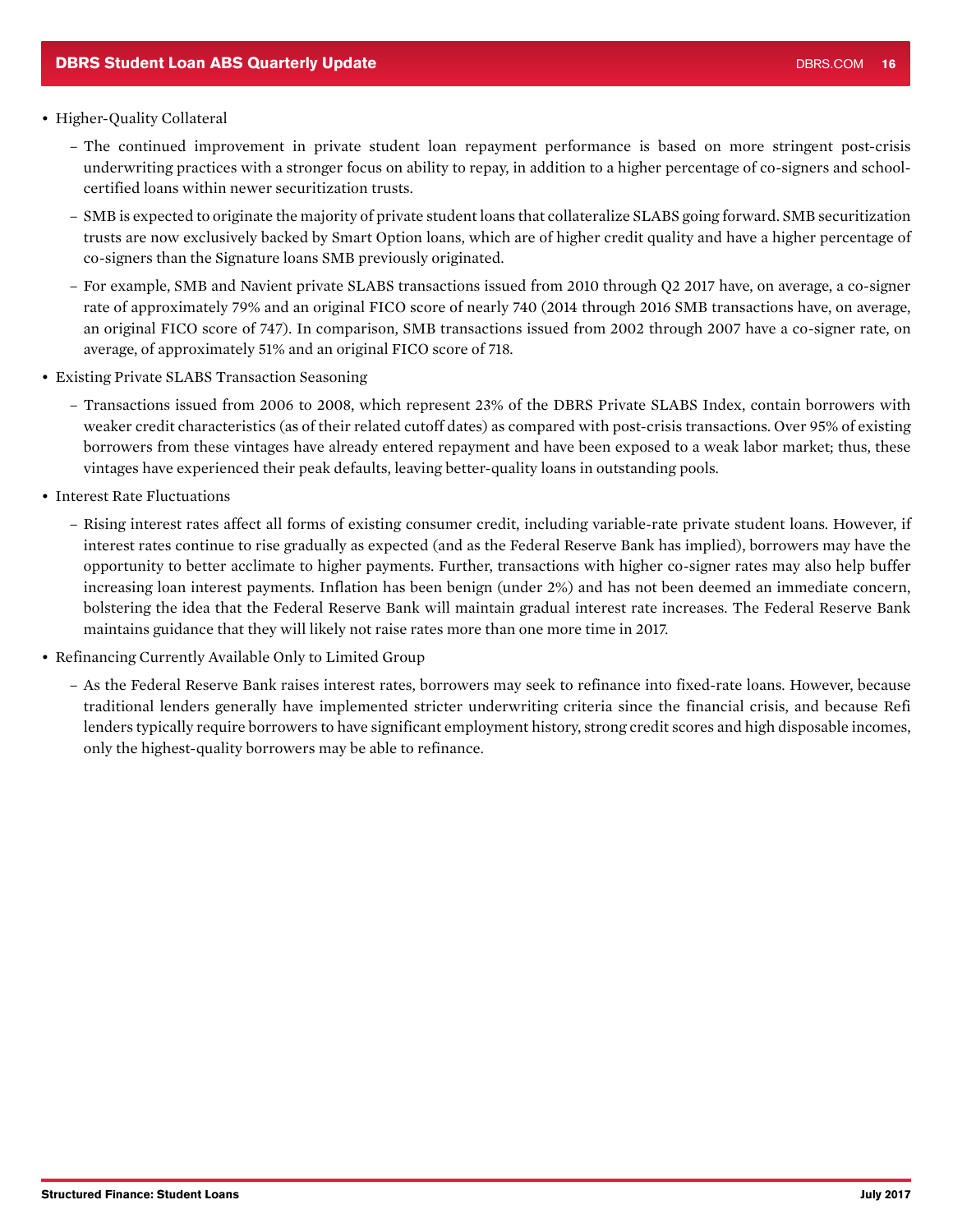# <span id="page-16-0"></span>FFELP SLABS Market — H1 2017 Review and Outlook

#### 2017 YTD New Issuance

FFELP ABS new issuance in 2017 through Q2 was \$3.9 billion, a 14% YoY increase over the \$3.4 billion issued in the same period last year. Q1 2017 issuance volume stayed constant on a QoQ basis at \$2.3 billion. In Q1 2017, Navient (Navient 2017-1 in February 2017 and Navient 2017-2 in March 2017) and ECMC (ECMC 2017-1 in March 2017) came to market with a combined \$2.3 billion. In Q2 2017, Navient (Navient 2017-3 in April 2017) and Nelnet (Nelnet 2017-1 in May 2017) issued an additional \$1.5 billion, representing two deals.

The major theme within FFELP ABS since 2015 has been slower-than-expected amortization speeds in existing transactions caused by slower prepayments, heightened forbearance usage and the growing use of income-based repayment (IBR). To address extension risk and reduce the likelihood of an event of default and rating downgrades, certain FFELP ABS issuers have adopted countermeasures. These include amending existing deal documents to allow for greater flexibility to purchase loans out of the trust at the optional call date and extending the final maturity dates on classes that are at risk of extending beyond those dates. New transactions have also incorporated structural features such as full turbo principal payments in order to increase the likelihood that the notes will be paid off by their legal final maturity dates.

#### 2017 Outlook

For the remainder of 2017, DBRS expects FFELP ABS issuance to remain strong, as extension risk concerns have abated and ABS funding costs are favorable. However, FFELP collateral available for securitization will become increasingly scarce, as FFELP loan origination was discontinued in 2010. Collateral underlying new transactions will likely consist of a larger percentage of rehabilitated FFELP loans, with some transactions consisting of 100% rehabilitated FFELP loans.

DBRS expects the credit performance of existing transactions to improve, as discussed further in the FFELP SLABS Performance section.

# FFELP SLABS Performance in Q1 2017

The DBRS FFELP SLABS Index comprises data provided by MeasureOne and tracks the performance of 389 FFELP SLABS transactions issued from 1998 through Q1 2017. Exhibit 25 highlights the composition of the loans in the DBRS FFELP SLABS Index. As at the end of Q1 2017, total issuance volume was over \$415 billion, a YoY growth of 2% and a QoQ growth of 1%. However, the outstanding balance continues to shrink. The YoY runoff on the portfolio as at Q1 2017 was 12%. Initial balances reported in the table include older master trust series for which initial balances were previously not reported.

|                            | Q1 2017   | Q1 2016   | Q1 2015   | Q1 2014   | Q1 2013   | Q1 2012   | Q1 2011   | Q1 2010   |
|----------------------------|-----------|-----------|-----------|-----------|-----------|-----------|-----------|-----------|
| Initial Balance (Net)*     | \$346,828 | \$342.153 | \$352.944 | \$357.527 | \$350,681 | \$341,100 | \$331,318 | \$315,590 |
| Initial Balance (Gross)*   | \$415,823 | \$407,180 | \$397,991 | \$386,933 | \$372,549 | \$346,880 | \$330,573 | \$315,590 |
| <b>Outstanding Balance</b> | \$148,030 | \$159.724 | \$174.864 | \$186.184 | \$196.371 | \$199,639 | \$206.758 | \$207.856 |
| Pool Factor                | 43%       | 47%       | 50%       | 52%       | 56%       | 59%       | 62%       | 66%       |
| <b>Active Repayment</b>    | \$121.802 | \$128,456 | \$136,049 | \$138,937 | \$145.581 | \$143.283 | \$143.253 | \$139.515 |
| % Active Repayment         | 82%       | 80%       | 78%       | 75%       | 74%       | 72%       | 69%       | 67%       |

#### **Exhibit 25: FFELP SLABS Index Composition** (millions; as at quarter end)

\* Net Initial Balance = Gross Initial Balance (excluding deals that have been paid off).

Both Net and Gross Initial Balances shown here include balances of master trusts.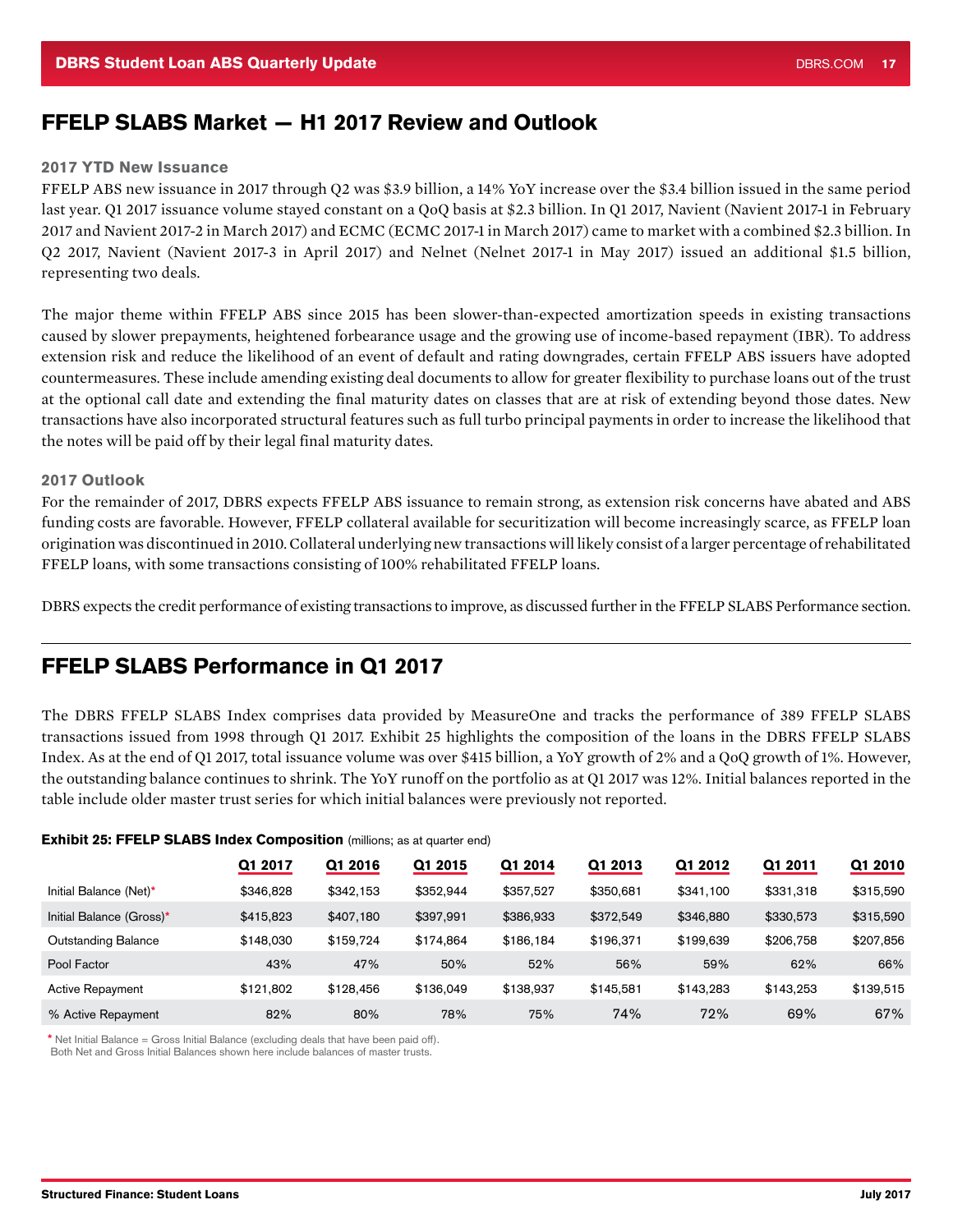#### **DBRS Student Loan ABS Quarterly Update** DBRS.COM 18 No. 2006 2014 1997 1998 1998 2014 1998 1998 1998 2014 1998 1

#### **Exhibit 26: FFELP SLABS Index Composition** (millions; as at quarter end)

|                          | Q1 2009   | Q1 2008   | Q1 2007   | Q1 2006   | 2005<br>Ω1 | Q1 2004  | Q1 2003  | Q1 2002  |
|--------------------------|-----------|-----------|-----------|-----------|------------|----------|----------|----------|
| Initial Balance (Net)*   | \$300.340 | \$272,169 | \$238.915 | \$191,153 | \$134,646  | \$87,288 | \$34,293 | \$15,295 |
| Initial Balance (Gross)* | \$300,340 | \$272,169 | \$238,915 | \$191,153 | \$134,646  | \$87,288 | \$34,293 | \$15,295 |
| Outstanding Balance      | \$207.098 | \$192,398 | \$167.562 | \$136,706 | \$98,554   | \$61,209 | \$21,833 | \$10,181 |
| Pool Factor              | 69%       | 71%       | 70%       | 72%       | 73%        | 70%      | 64%      | 67%      |
| <b>Active Repayment</b>  | \$134.334 | \$126,639 | \$111.188 | \$89,137  | \$60,792   | \$36,333 | \$10.671 | \$4,789  |
| % Active Repayment       | 65%       | 66%       | 66%       | 65%       | 46%        | 59%      | 49%      | 47%      |

\* Net Initial Balance = Gross Initial Balance (excluding deals that have been paid off).

Both Net and Gross Initial Balances shown here include balances of master trusts.

### Exhibit 27: Underlying FFELP SLABS Issuers (as % of total outstanding balance; as at March 31, 2017)



### FFELP SLABS Performance — Delinquencies

The proportion of borrowers who are delinquent dropped significantly in Q1 2017 compared with both Q1 2016 and Q4 2016. A lower unemployment rate, loan seasoning and increased participation in federal income-driven repayment plans are key contributors to the improved performance of the FFELP transactions.

#### **Exhibit 28: Delinquencies** (as % of repayment balance)

|                      | Q1 2017 | Q1 2016 | <b>YoY Change</b> | Q4 2016 |       | QoQ Change Average 2002 - 2007 | <b>Peak</b> | % Change from Peak |
|----------------------|---------|---------|-------------------|---------|-------|--------------------------------|-------------|--------------------|
| Delinquency<br>$30+$ | 9.2%    | 10.0%   | $-9%$             | 9.7%    | $-6%$ | 10.1%                          | 15.4%       | $-40%$             |
| Delinquency<br>$60+$ | 6.3%    | 6.6%    | $-5%$             | 6.4%    | $-3%$ | 6.3%                           | 9.9%        | $-37%$             |
| Delinguency<br>$90+$ | 4.6%    | 4.8%    | -4%               | 4.7%    | $-2%$ | 4.3%                           | 6.9%        | $-34%$             |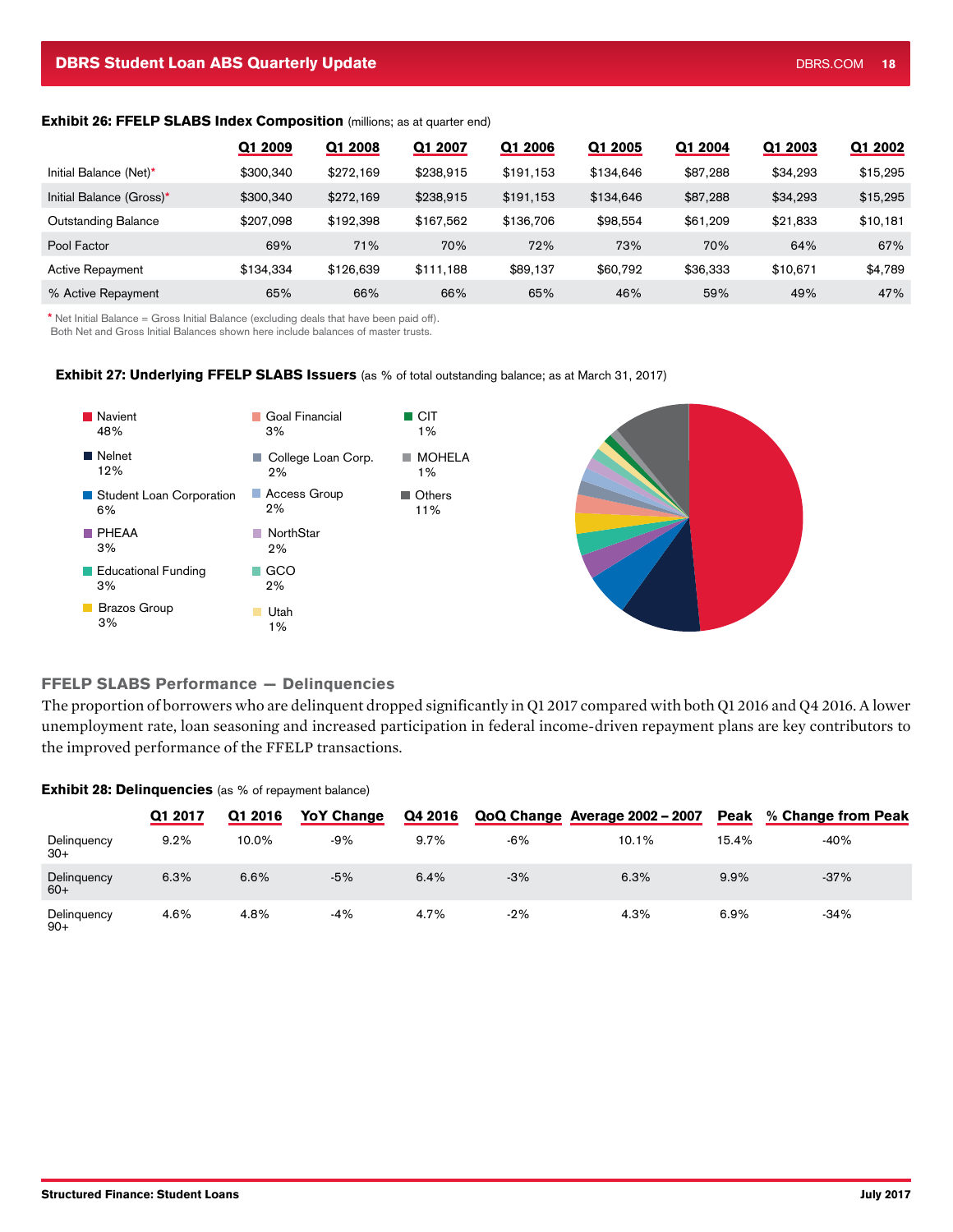#### Exhibit 29: Delinquencies (as % of repayment balance)



#### FFELP SLABS Performance — Forbearance, Deferment and IBR

While deferments and forbearances have decreased slightly in Q1 2017 (both QoQ and YoY), IBR utilization continues to attain record highs, having most recently climbed to 16.7%. IBR, which was introduced in 2009, provides borrowers with better options to manage their debt in difficult times and has proved more popular than forbearance and deferment among borrowers who can make at least partial payments.

#### **Exhibit 30: Forbearance, Deferment and IBR** (as % of total outstanding balance)



DBRS continues to expect the combined utilization of deferment, forbearance and IBR to remain elevated throughout 2017, with IBR continuing to comprise a growing percentage.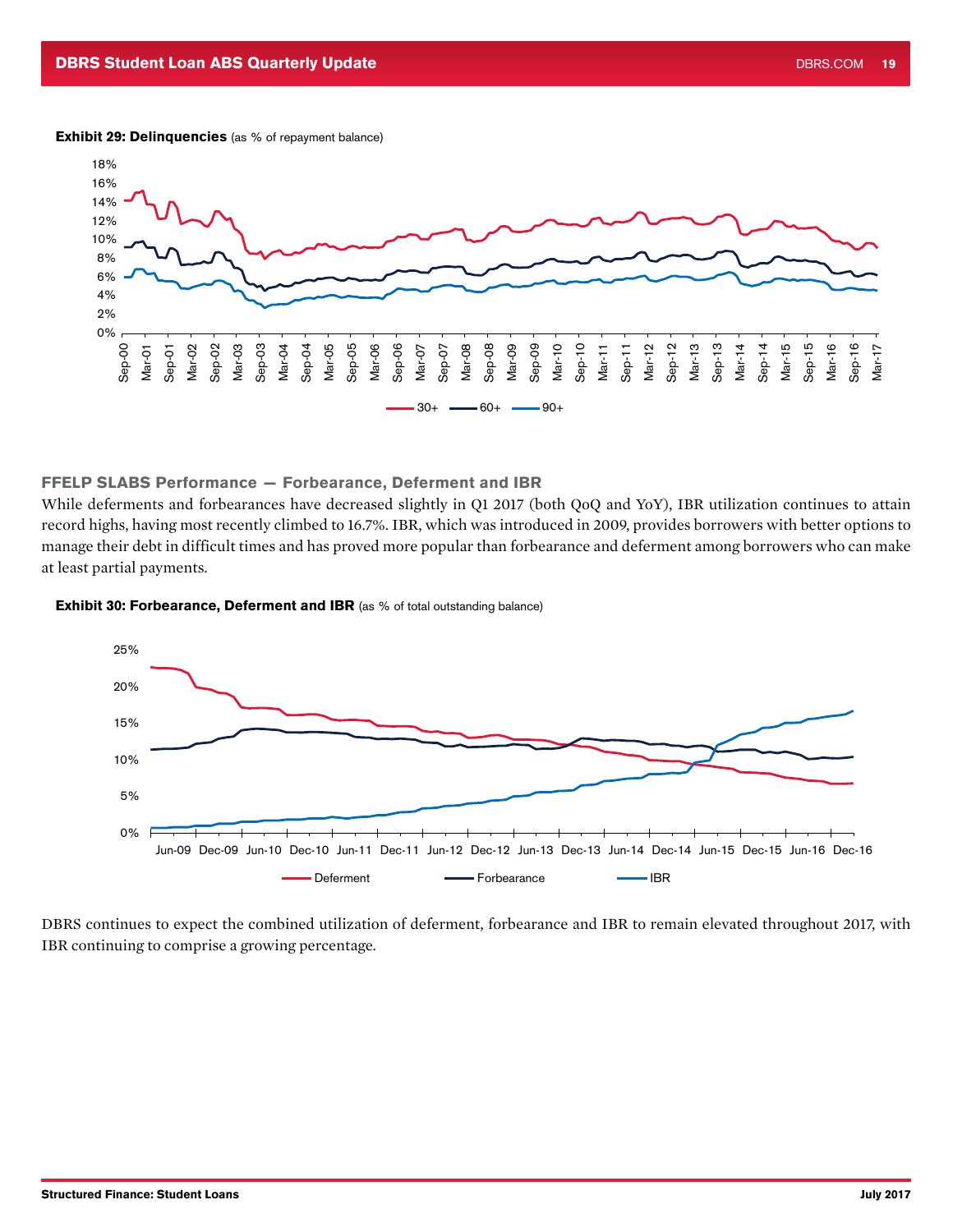#### **Exhibit 31: Combined Forbearance, Deferment and IBR** (as % of total outstanding balance)



#### FFELP SLABS Performance — Prepayments

Over the past several years, prepayments have increased from historical lows (1.9% as at the end of Q2 2008), reaching 7.0% as at the end of Q1 2017. This represents a YoY increase of 15%. DBRS expects voluntary prepayments to moderately increase as the economy continues to improve, loan pools become more seasoned and the Refi market continues to grow and potentially expand to lower credit tiers.





#### FFELP SLABS Performance Expectations

- Collateral Seasoning
	- Performance of existing FFELP transactions should continue to see improvement as transactions season further.
	- Because FFELP was discontinued in 2010, the vast majority of borrowers have now graduated from school, and most have been in active repayment for quite some time.
	- Because the majority of FFELP borrowers default within a few years of entering repayment, existing FFELP ABS transactions consist of loans that are well past the peak of their historical default timing curves, thereby benefiting noteholders.
- Improved Economic Environment
	- A low unemployment rate, especially for young adults, and continued improvement in economic conditions will further benefit FFELP ABS performance. The unemployment rate, a primary driver of student loan defaults, is at a ten-year low. Defaults should also improve as a result of an increase in the number of borrowers who take advantage of IBR and other payment plans that help keep payments current.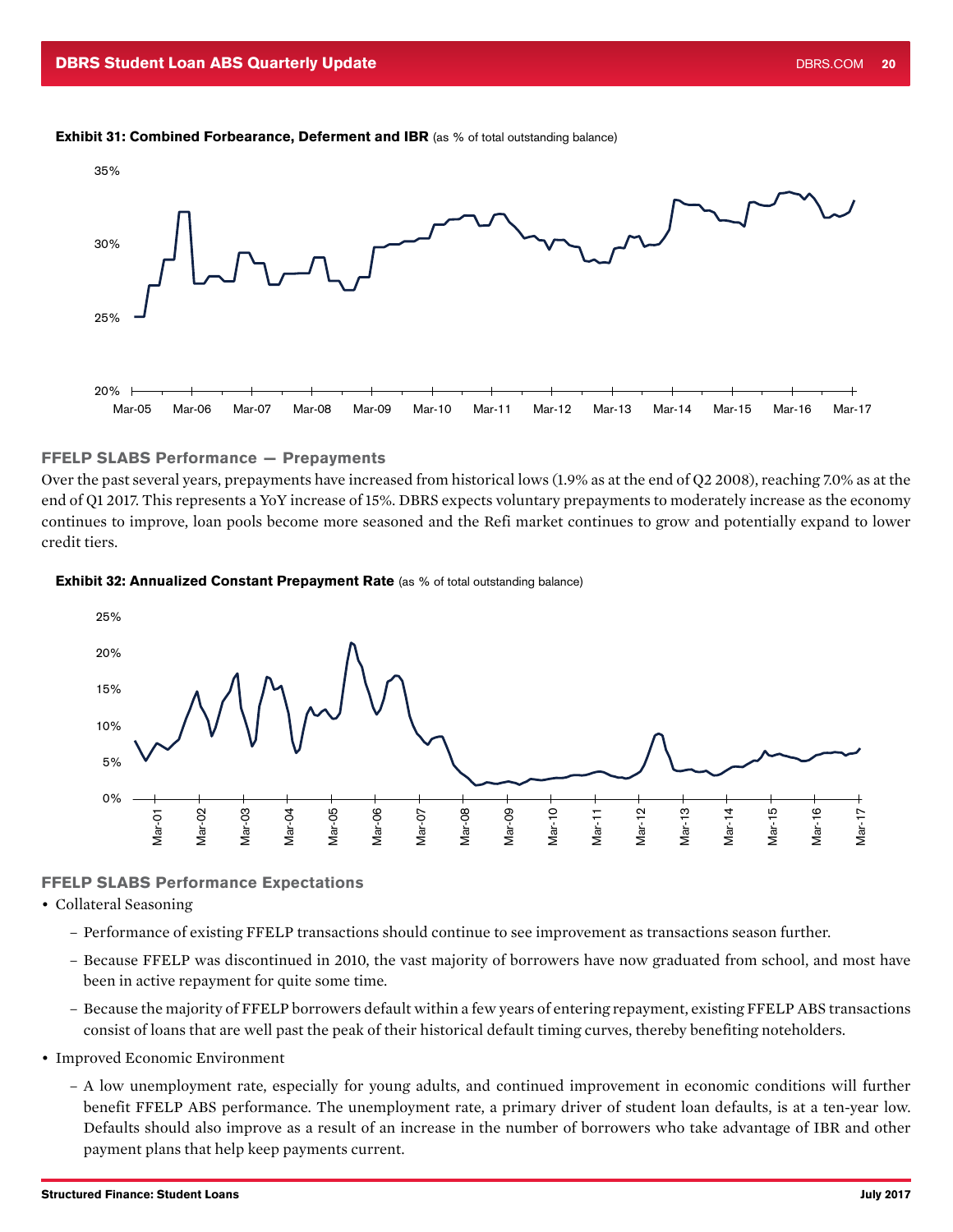### • Lower Deferment and Forbearance

- An improved economy coupled with wage growth should result in lower deferment and forbearance rates and an acceleration of voluntary prepayment speeds. While this may result in faster FFELP ABS pool amortization, a decrease in defaults will result in less reimbursement from the government in the form of guarantee payments. Further, an increase in IBR will slow down the repayment of loans and thus the amortization speed of FFELP ABS.
- Deferment and forbearance utilization will continue to decline as fewer borrowers return to school and as more borrowers opt to use IBR.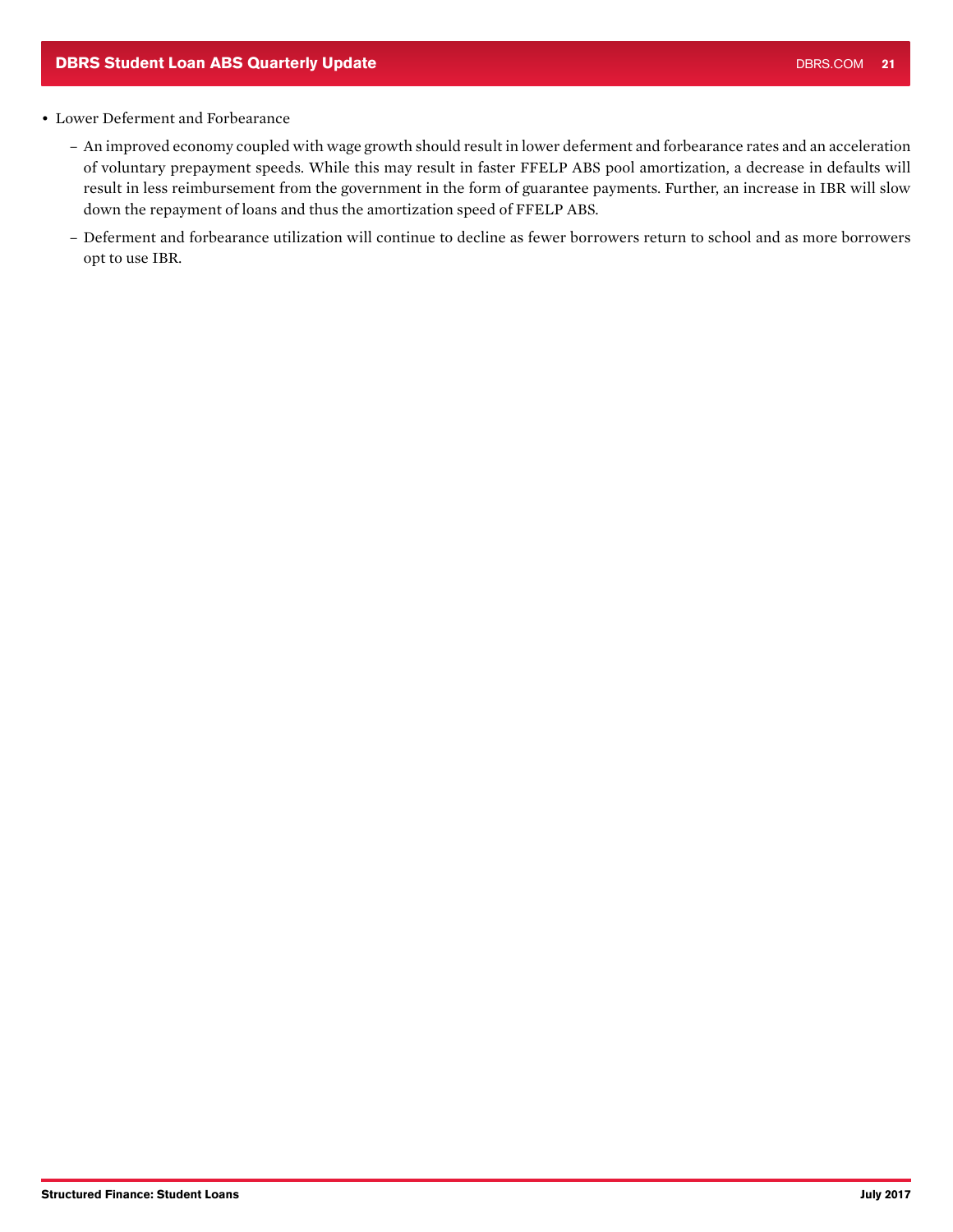# <span id="page-21-0"></span>Appendix A: Refi SLABS — H1 2017 Transactions

| CommonBond Student Loan Trust 2017-A-GS (June 2017) |          |             |            |                  |               |                                         |  |  |  |  |
|-----------------------------------------------------|----------|-------------|------------|------------------|---------------|-----------------------------------------|--|--|--|--|
| <b>Class</b>                                        | $$$ (mm) | <b>Type</b> | <b>WAL</b> | <b>Benchmark</b> | <b>Spread</b> | <b>DBRS / Moody's / S&amp;P / Fitch</b> |  |  |  |  |
| $A-1$                                               | 135.1    | Fixed       | 3.51       | Swaps            | 90            | $AA / Aa3 / - -$                        |  |  |  |  |
| $A-2$                                               | 64.9     | Floating    | 3.42       | 1mL              | 85            | $AA / Aa3 / - -$                        |  |  |  |  |
| B                                                   | 22.6     | Fixed       | 4.95       | Swaps            | 170           | $BBB/-/-/-$                             |  |  |  |  |
| $\mathbf C$                                         | 9.0      | Fixed       | 2.74       | Swaps            | 375           | $BB/-/-/-$                              |  |  |  |  |
| <b>Total</b>                                        | 231.7    |             |            |                  |               |                                         |  |  |  |  |

| <b>Earnest Student Loan Program 2017-A (May 2017)</b> |          |             |            |                  |               |                                         |  |  |  |  |
|-------------------------------------------------------|----------|-------------|------------|------------------|---------------|-----------------------------------------|--|--|--|--|
| <b>Class</b>                                          | $$$ (mm) | <b>Type</b> | <b>WAL</b> | <b>Benchmark</b> | <b>Spread</b> | <b>DBRS / Moody's / S&amp;P / Fitch</b> |  |  |  |  |
| $A-1$                                                 | 24.4     | Floating    | 3.40       | 1mL              | 100           | AA (high) $/ - / A / -$                 |  |  |  |  |
| $A-2$                                                 | 130.3    | Fixed       | 3.47       | Swaps            | 100           | AA (high) $/ - / A / -$                 |  |  |  |  |
| B                                                     | 15.1     | Fixed       | 3.92       | Swaps            | 190           | $BBB/-/-/-$                             |  |  |  |  |
| $\mathbf C$                                           | 5.5      | Fixed       | 4.14       | Swaps            | 400           | $BB/-/-/-$                              |  |  |  |  |
| <b>Total</b>                                          | 175.3    |             |            |                  |               |                                         |  |  |  |  |

| SoFi Professional Loan Program LLC 2017-C (May 2017) |          |             |            |                  |               |                              |  |  |  |
|------------------------------------------------------|----------|-------------|------------|------------------|---------------|------------------------------|--|--|--|
| <b>Class</b>                                         | $$$ (mm) | <b>Type</b> | <b>WAL</b> | <b>Benchmark</b> | <b>Spread</b> | DBRS / Moody's / S&P / Fitch |  |  |  |
| $A-1$                                                | 96.1     | Floating    | 3.01       | 1mL              | 60            | $AAA / - / AAA / -$          |  |  |  |
| $A-2A$                                               | 230.2    | Fixed       | 1.30       | <b>EDSF</b>      | 35            | $AAA / - / AAA / -$          |  |  |  |
| $A-2B$                                               | 175.7    | Fixed       | 4.90       | Swaps            | 80            | $AAA / - / AAA / -$          |  |  |  |
| $\overline{B}$                                       | 41.0     | Fixed       | 8.48       | Swaps            | 150           | $AA/-/A+/-$                  |  |  |  |
| C                                                    | 18.0     | Fixed       | 8.51       | Swaps            | 215           | $A/-/BBB+/-$                 |  |  |  |
| <b>Total</b>                                         | 561.0    |             |            |                  |               |                              |  |  |  |

| DRB Prime Student Loan Trust 2017-A (April 2017) |          |             |            |                  |               |                                         |  |  |  |
|--------------------------------------------------|----------|-------------|------------|------------------|---------------|-----------------------------------------|--|--|--|
| <b>Class</b>                                     | $$$ (mm) | <b>Type</b> | <b>WAL</b> | <b>Benchmark</b> | <b>Spread</b> | <b>DBRS / Moody's / S&amp;P / Fitch</b> |  |  |  |
| $A-1$                                            | 42.0     | Floating    | 4.10       | 1mL              | 85            | $AAA / Aaa / -$                         |  |  |  |
| $A-2A$                                           | 78.9     | Fixed       | 1.05       | <b>EDSF</b>      | 40            | $AAA / Aaa / -$                         |  |  |  |
| $A-2B$                                           | 153.3    | Fixed       | 5.72       | Swaps            | 95            | $AAA / Aaa / -$                         |  |  |  |
| B                                                | 33.3     | Fixed       | 3.56       | Swaps            | 140           | $A / A2 / - -$                          |  |  |  |
| <b>Total</b>                                     | 307.5    |             |            |                  |               |                                         |  |  |  |

| SoFi Professional Loan Program LLC 2017-B (March 2017) |          |             |            |                  |               |                              |  |  |  |
|--------------------------------------------------------|----------|-------------|------------|------------------|---------------|------------------------------|--|--|--|
| <b>Class</b>                                           | $$$ (mm) | <b>Type</b> | <b>WAL</b> | <b>Benchmark</b> | <b>Spread</b> | DBRS / Moody's / S&P / Fitch |  |  |  |
| $A-1FX$                                                | 225.3    | Fixed       | 1.25       | <b>EDSF</b>      | 40            | $AAA / Aaa / AAA / -$        |  |  |  |
| $A-2FX$                                                | 190.0    | Fixed       | 4.82       | Swaps            | 75            | $AAA / Aaa / AAA / -$        |  |  |  |
| B-FX                                                   | 26.0     | Fixed       | 8.49       | Swaps            | 145           | $AA/A1/–/-$                  |  |  |  |
| $C-FX$                                                 | 20.2     | Fixed       | 8.50       | Swaps            | 220           | $A / Baa3 / - -$             |  |  |  |
| <b>Total</b>                                           | 461.5    |             |            |                  |               |                              |  |  |  |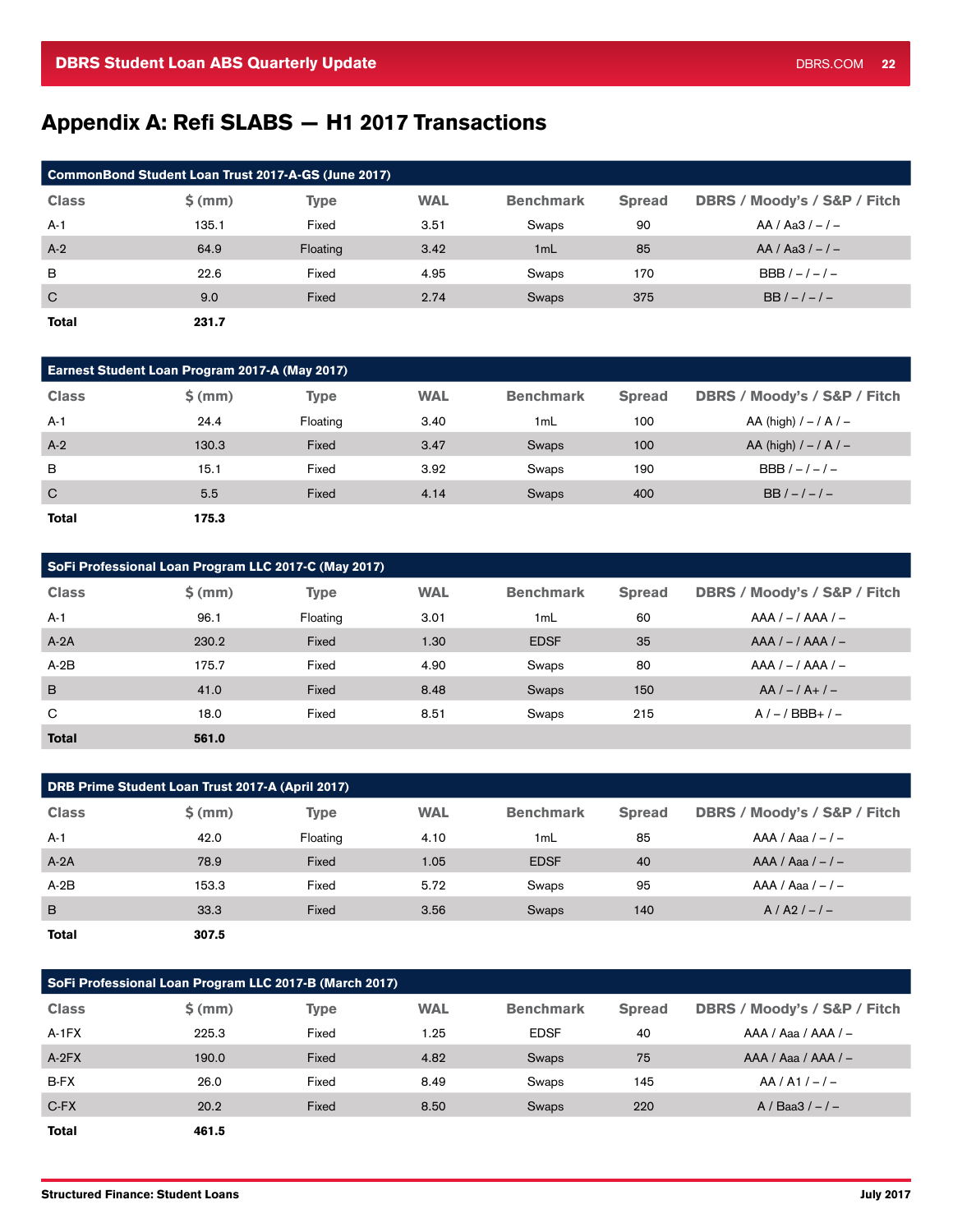<span id="page-22-0"></span>

| SoFi Professional Loan Program LLC 2017-A (February 2017) |          |             |            |                  |               |                              |  |  |  |
|-----------------------------------------------------------|----------|-------------|------------|------------------|---------------|------------------------------|--|--|--|
| <b>Class</b>                                              | $$$ (mm) | <b>Type</b> | <b>WAL</b> | <b>Benchmark</b> | <b>Spread</b> | DBRS / Moody's / S&P / Fitch |  |  |  |
| $A-1$                                                     | 116.5    | Floating    | 3.12       | 1mL              | 70            | $AAA / Aaa / AAA / -$        |  |  |  |
| $A-2A$                                                    | 218.7    | Fixed       | 1.29       | <b>EDSF</b>      | 45            | $AAA / Aaa / AAA / -$        |  |  |  |
| $A-2B$                                                    | 166.9    | Fixed       | 4.88       | Swaps            | 80            | $AAA / Aaa / AAA / -$        |  |  |  |
| B                                                         | 35.6     | Fixed       | 8.83       | Swaps            | 150           | AA (low) / A1 / $-$ / $-$    |  |  |  |
| C                                                         | 23.4     | Fixed       | 8.88       | Swaps            | 225           | A (low) / Baa2 $/ - / -$     |  |  |  |
| <b>Total</b>                                              | 561.0    |             |            |                  |               |                              |  |  |  |

# Appendix B: Private SLABS — H1 2017 Transactions

| Sallie Mae Bank Private Education Loan Trust 2017-A (January 2017) |          |          |            |                  |               |                                         |  |  |  |
|--------------------------------------------------------------------|----------|----------|------------|------------------|---------------|-----------------------------------------|--|--|--|
| <b>Class</b>                                                       | $$$ (mm) | Type     | <b>WAL</b> | <b>Benchmark</b> | <b>Spread</b> | <b>DBRS / Moody's / S&amp;P / Fitch</b> |  |  |  |
| $A-1$                                                              | 292.0    | Floating | 1.25       | 1mL              | 45            | $-$ / Aaa / AAA / $-$                   |  |  |  |
| $A-2a$                                                             | 215.0    | Fixed    | 5.72       | Swaps            | 85            | $-$ / Aaa / AAA / $-$                   |  |  |  |
| $A-2b$                                                             | 215.0    | Floating | 5.72       | 1mL              | 90            | $-$ / Aaa / AAA / $-$                   |  |  |  |
| B                                                                  | 50.0     | Fixed    | 9.44       | Swaps            | 160           | $-$ /Aa3/A/ $-$                         |  |  |  |
| <b>Total</b>                                                       | 772.0    |          |            |                  |               |                                         |  |  |  |

# Appendix C: FFELP SLABS — H1 2017 Transactions

| Navient Student Loan Trust 2017-3 (April 2017) |          |             |            |                  |               |                              |  |  |
|------------------------------------------------|----------|-------------|------------|------------------|---------------|------------------------------|--|--|
| <b>Class</b>                                   | $$$ (mm) | <b>Type</b> | <b>WAL</b> | <b>Benchmark</b> | <b>Spread</b> | DBRS / Moody's / S&P / Fitch |  |  |
| $A-1$                                          | 296.0    | Floating    | 1.25       | 1mL              | 30            | $AAA / Aaa / AAA / -$        |  |  |
| $A-2$                                          | 175.0    | Floating    | 3.63       | 1mL              | 60            | $AAA / Aaa / AAA / -$        |  |  |
| $A-3$                                          | 530.0    | Floating    | 8.35       | 1mL              | 105           | $AAA / Aaa / AA+/-$          |  |  |
| <b>Total</b>                                   | 1,001.0  |             |            |                  |               |                              |  |  |

| Nelnet Student Loan Trust 2017-1 (April 2017) |          |          |            |                  |               |                              |  |  |
|-----------------------------------------------|----------|----------|------------|------------------|---------------|------------------------------|--|--|
| <b>Class</b>                                  | $$$ (mm) | Tvpe     | <b>WAL</b> | <b>Benchmark</b> | <b>Spread</b> | DBRS / Moody's / S&P / Fitch |  |  |
| A                                             | 535.0    | Floating | 6.28       | 1mL              | 78            | -/Aaa/AAA/AAA                |  |  |
| <b>Total</b>                                  | 535.0    |          |            |                  |               |                              |  |  |

| <b>ECMC Group Student Loan Trust 2017-1 (March 2017)</b> |       |          |            |                  |               |                              |  |  |
|----------------------------------------------------------|-------|----------|------------|------------------|---------------|------------------------------|--|--|
| <b>Class</b>                                             | S(mm) | Tvpe     | <b>WAL</b> | <b>Benchmark</b> | <b>Spread</b> | DBRS / Moody's / S&P / Fitch |  |  |
| A                                                        | 409.2 | Floating | 4.67       | 1mL              | 120           | $-$ / Aaa / $-$ / AAA        |  |  |
| <b>Total</b>                                             | 409.2 |          |            |                  |               |                              |  |  |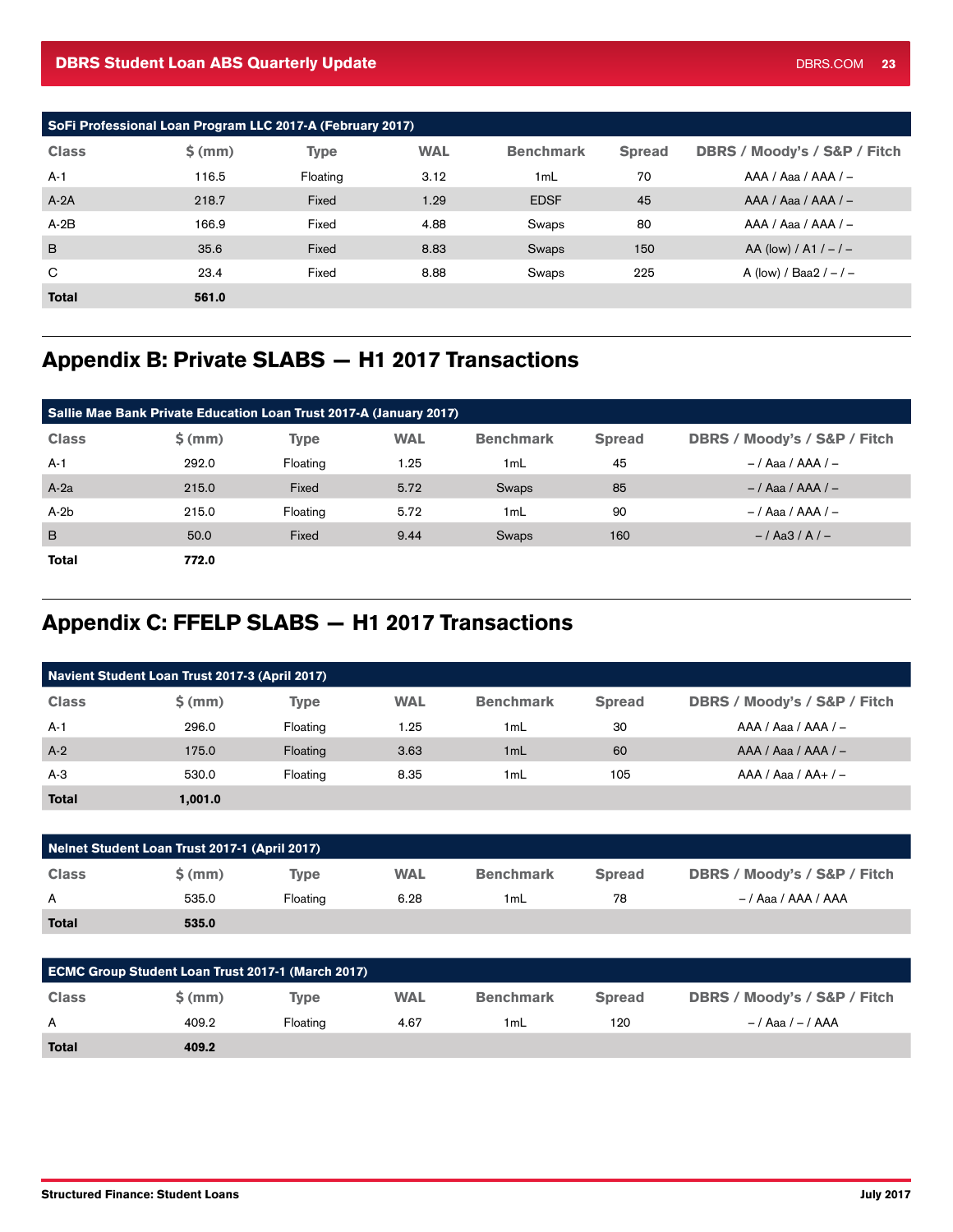### DBRS Student Loan ABS Quarterly Update **DBRS COM 24** COM 24

| Navient Student Loan Trust 2017-2 (March 2017) |       |          |            |                  |               |                                         |  |  |
|------------------------------------------------|-------|----------|------------|------------------|---------------|-----------------------------------------|--|--|
| <b>Class</b>                                   | S(mm) | Tvpe     | <b>WAL</b> | <b>Benchmark</b> | <b>Spread</b> | <b>DBRS / Moody's / S&amp;P / Fitch</b> |  |  |
| A                                              | 921.4 | Floating | 4.88       | 1 <sub>m</sub> L | 105           | $AAA / Aaa / AA+/-$                     |  |  |
| <b>Total</b>                                   | 921.4 |          |            |                  |               |                                         |  |  |

| Navient Student Loan Trust 2017-1 (February 2017) |          |             |            |                  |               |                                         |  |  |  |
|---------------------------------------------------|----------|-------------|------------|------------------|---------------|-----------------------------------------|--|--|--|
| <b>Class</b>                                      | $$$ (mm) | <b>Type</b> | <b>WAL</b> | <b>Benchmark</b> | <b>Spread</b> | <b>DBRS / Moody's / S&amp;P / Fitch</b> |  |  |  |
| $A-1$                                             | 270.0    | Floating    | 1.02       | 1mL              | 40            | $AAA / Aaa / AAA / -$                   |  |  |  |
| $A-2$                                             | 233.0    | Floating    | 3.42       | 1mL              | 75            | $AAA / Aaa / AAA / -$                   |  |  |  |
| $A-3$                                             | 500.0    | Floating    | 8.26       | 1mL              | 115           | $AAA / Aaa / AA+ /-$                    |  |  |  |
| <b>Total</b>                                      | 1,003.0  |             |            |                  |               |                                         |  |  |  |